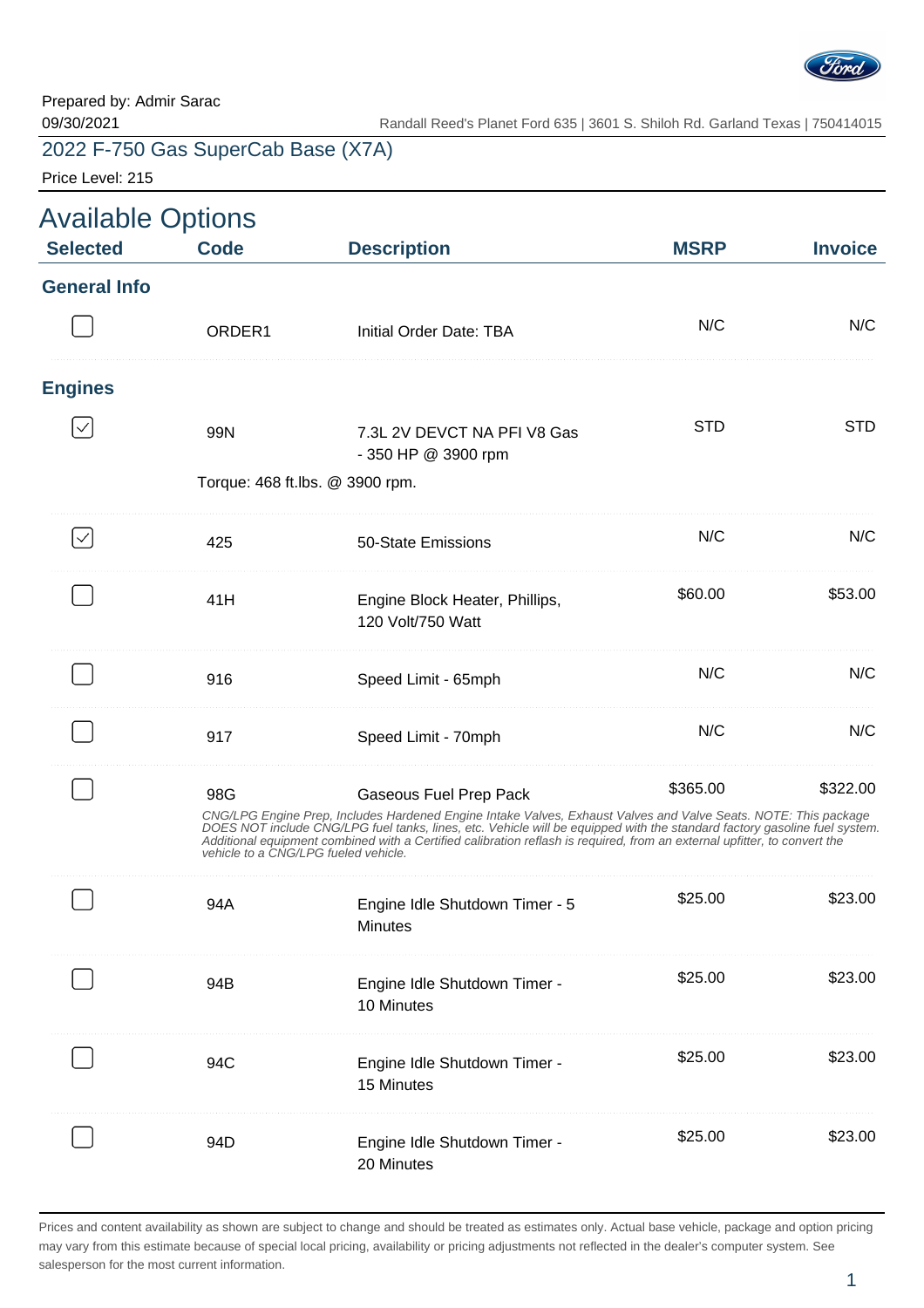

Price Level: 215

|                                 | <b>Available Options (cont'd)</b> |                                                                                                                                                       |             |                |  |
|---------------------------------|-----------------------------------|-------------------------------------------------------------------------------------------------------------------------------------------------------|-------------|----------------|--|
| <b>Selected</b>                 | <b>Code</b>                       | <b>Description</b>                                                                                                                                    | <b>MSRP</b> | <b>Invoice</b> |  |
| <b>Transmissions</b>            |                                   |                                                                                                                                                       |             |                |  |
|                                 | 44P                               | Ford TorqShift HD 6-Speed<br>Automatic - Double Overdrive,<br>less PTO Provision, less Park<br>Pawl                                                   | <b>STD</b>  | <b>STD</b>     |  |
|                                 | 41B                               | <b>Transmission Power Take-Off</b><br>Provision w/LiveDrive Capability<br>and Tow/Haul                                                                | \$295.00    | \$260.00       |  |
| <b>Front Wheels &amp; Tires</b> |                                   |                                                                                                                                                       |             |                |  |
| $\checkmark$                    | 643                               | Wheels, Front 22.5x8.25 White<br>Powder Coated Steel, 10-Hole<br>(285.75MM BC) hub piloted, flanged nut, metric mount, 8.25 DC rims; with steel hubs. | <b>STD</b>  | <b>STD</b>     |  |
|                                 | 64H                               | Wheels, Front 22.5x8.25<br>Aluminum, 10-Hole Alcoa Bright<br>Polished w/Dura-Bright Seal on<br><b>Both Sides</b>                                      | \$735.00    | \$649.00       |  |
|                                 | 649                               | Wheels, Front 22.5x8.25 Black<br>Wheel<br>(285.75MM BC) hub piloted, flanged nut, metric mount, 8.25 DC rims; with steel hubs.                        | \$60.00     | \$53.00        |  |
|                                 |                                   |                                                                                                                                                       |             |                |  |
|                                 | T <sub>2</sub> B                  | Tires, Front Two 11R22.5G<br>Goodyear Fuel Max RSA (497<br>rev/mile)                                                                                  | <b>STD</b>  | <b>STD</b>     |  |
|                                 | T <sub>2</sub> A                  | Tires, Front Two 11R22.5H<br>Goodyear Fuel Max RSA (497<br>rev/mile)                                                                                  | \$45.00     | \$40.00        |  |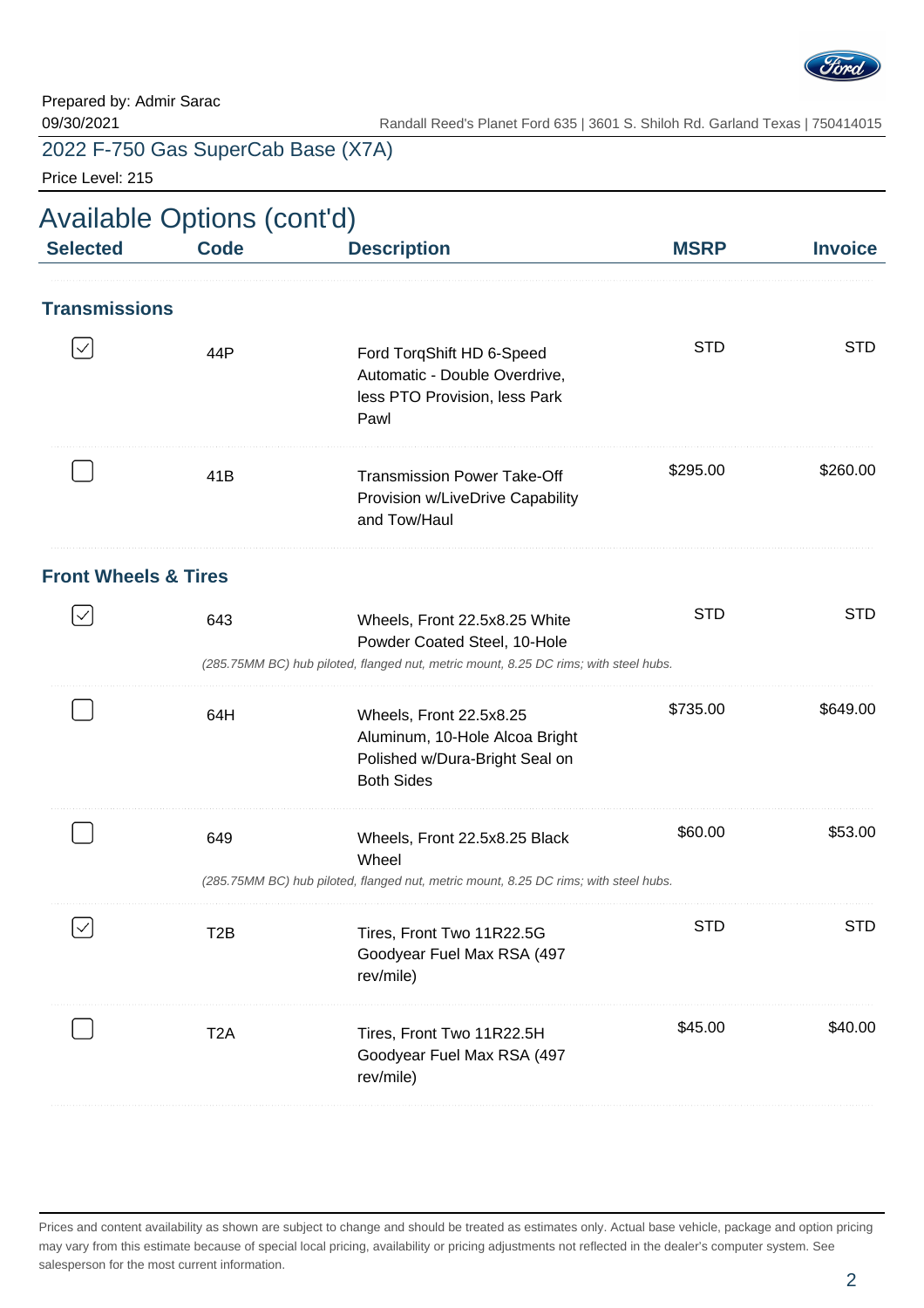

Price Level: 215

| <b>Available Options (cont'd)</b> |  |  |
|-----------------------------------|--|--|
|-----------------------------------|--|--|

| <b>Selected</b>                | <b>Code</b>      | <b>Description</b>                                                                                                                                   | <b>MSRP</b> | <b>Invoice</b> |
|--------------------------------|------------------|------------------------------------------------------------------------------------------------------------------------------------------------------|-------------|----------------|
|                                | T <sub>2</sub> E | Tires, Front Two 11R22.5H<br>Michelin X Multi Energy Z (501<br>rev/mile)                                                                             | \$240.00    | \$212.00       |
|                                | <b>TCH</b>       | Tires, Front Two 255/70R22.5H<br>Goodyear Endurance RSA (566<br>rev/mile)                                                                            | \$40.00     | \$36.00        |
|                                | T <sub>2F</sub>  | Tires, Front Two 275/80R22.5G<br>Michelin X Multi Energy Z (515<br>rev/mile)                                                                         | \$190.00    | \$168.00       |
|                                | <b>TFA</b>       | Tires, Front Two 275/80R22.5H<br>Hankook AH22 (510 rev/mile)                                                                                         | \$100.00    | \$88.00        |
|                                | <b>TRA</b>       | Tires, Front Two 295/75R22.5H<br>Continental HSR3 (514<br>rev/mile)                                                                                  | \$130.00    | \$115.00       |
|                                | <b>TDG</b>       | Tires, Front Two 295/80R22.5H<br>Continental HSR2 SA (514<br>rev/mile)                                                                               | \$210.00    | \$185.00       |
| <b>Rear Wheels &amp; Tires</b> |                  |                                                                                                                                                      |             |                |
|                                | 663              | Wheels, Rear 22.5x8.25 White<br>Powder Coated Steel, 10-Hole<br>(285.75MM BC) hub piloted, flanged nut, metric mount, 8.25 DC rims; with steel hubs. | <b>STD</b>  | <b>STD</b>     |
|                                | 66H              | Wheels, Rear 22.5x8.25<br>Aluminum, 10-Hole Alcoa Bright<br>Polished Both Sides w/Dura-<br><b>Bright Seal</b>                                        | \$830.00    | \$733.00       |

Inner wheel is white powder-coated steel.

Prices and content availability as shown are subject to change and should be treated as estimates only. Actual base vehicle, package and option pricing may vary from this estimate because of special local pricing, availability or pricing adjustments not reflected in the dealer's computer system. See salesperson for the most current information.

 $\overline{\phantom{a}}$  . The contract of the contract of the contract of the contract of the contract of the contract of the contract of the contract of the contract of the contract of the contract of the contract of the contract of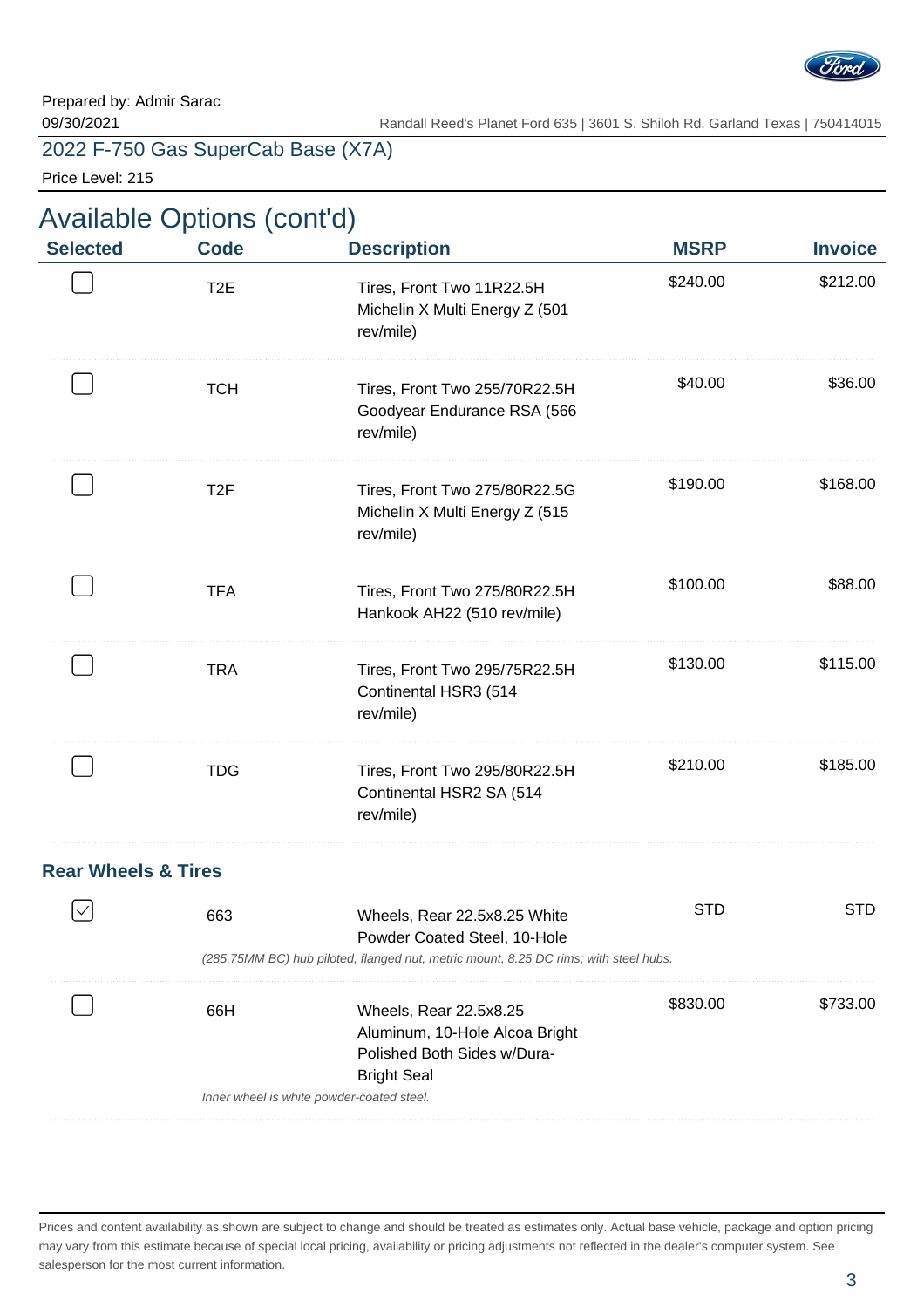

Price Level: 215

| <b>Invoice</b> | <b>MSRP</b> | <b>Description</b>                                                                                                  | <b>Code</b>              | <b>Selected</b> |
|----------------|-------------|---------------------------------------------------------------------------------------------------------------------|--------------------------|-----------------|
| \$1,297.00     | \$1,470.00  | Wheels, Rear 22.5x8.25 DRW<br>Aluminum, 10-Hole Alcoa Bright<br>Polished w/Dura-Bright Seal on<br><b>Both Sides</b> | 66C                      |                 |
|                |             |                                                                                                                     | Inner wheel is aluminum. |                 |
| \$106.00       | \$120.00    | Wheels, Rear 22.5x8.25 Black<br>Wheel                                                                               | 669                      |                 |
|                |             | (285.75MM BC) hub piloted, flanged nut, metric mount, 8.25 DC rims; with steel hubs.                                |                          |                 |
| \$128.00       | \$145.00    | Wheel, Spare 22.5x8.25 White<br>Powder Coated Steel, 10-Hole -<br>Quantity (One only)                               | 60Z                      |                 |
| <b>STD</b>     | <b>STD</b>  | Tires, Rear Four 11R22.5G<br>Goodyear Fuel Max RSA (497<br>rev/mile)                                                | R <sub>2</sub> B         | $\checkmark$    |
| \$84.00        | \$95.00     | Tires, Rear Four 11R22.5H<br>Goodyear Fuel Max RSA (497<br>rev/mile)                                                | R <sub>2</sub> A         |                 |
| \$124.00       | \$140.00    | Tires, Rear Four 11R22.5G<br>Goodyear Fuel Max RTD (493<br>rev/mile)                                                | R <sub>2</sub> G         |                 |
| \$155.00       | \$175.00    | Tires, Rear Four 11R22.5H<br>Goodyear Fuel Max RTD (493<br>rev/mile)                                                | R <sub>2</sub> H         |                 |
| \$424.00       | \$480.00    | Tires, Rear Four 11R22.5H<br>Michelin X Multi Energy Z (501<br>rev/mile)                                            | R <sub>2</sub> E         |                 |
|                |             |                                                                                                                     |                          |                 |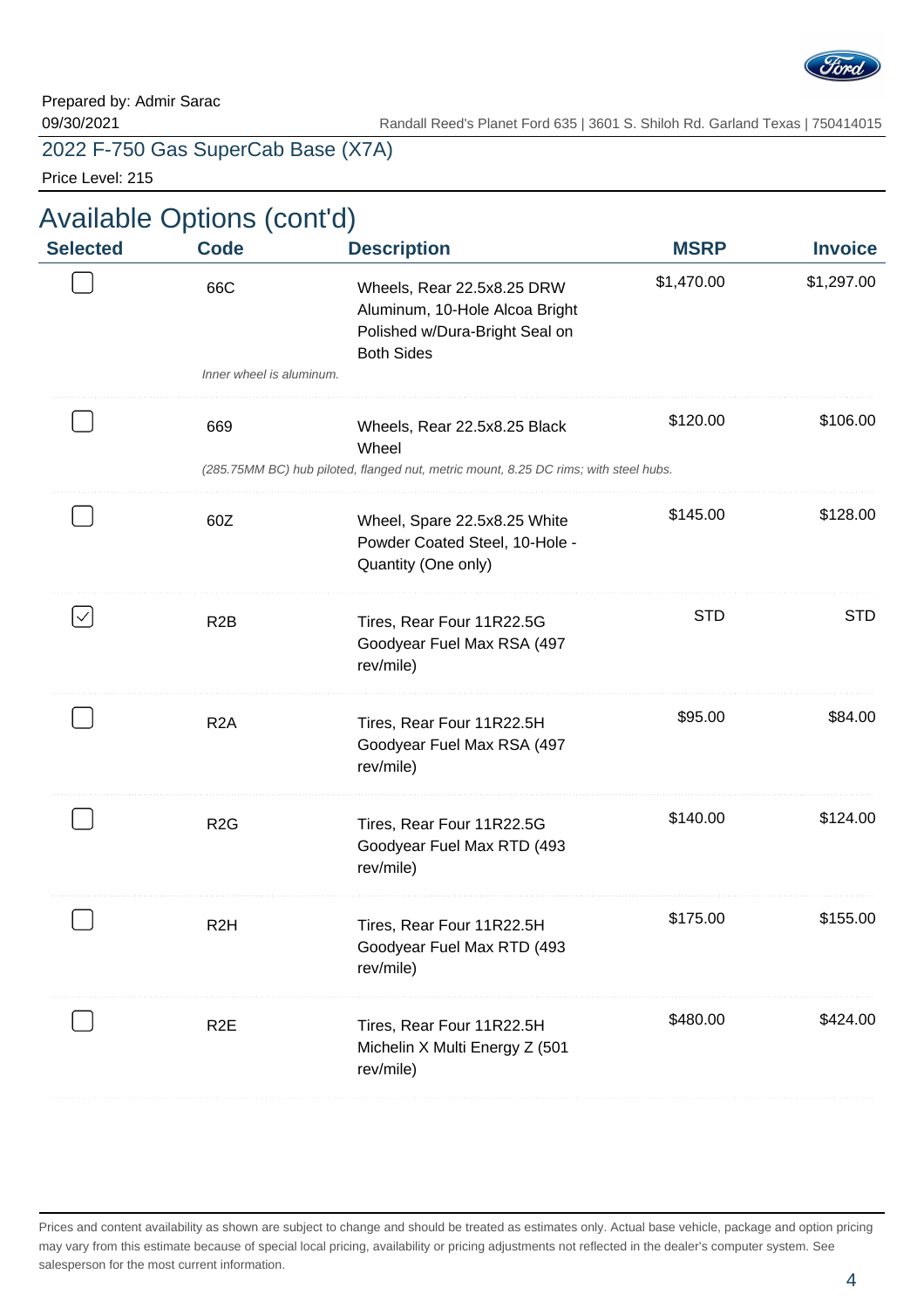

Price Level: 215

|  |  |  | <b>Available Options (cont'd)</b> |  |
|--|--|--|-----------------------------------|--|
|  |  |  |                                   |  |

| <b>Selected</b> | <b>Code</b>      | <b>Description</b>                                                           | <b>MSRP</b> | <b>Invoice</b> |
|-----------------|------------------|------------------------------------------------------------------------------|-------------|----------------|
|                 | <b>RMB</b>       | Tires, Rear Four 11R22.5H<br>Michelin X Multi D (494<br>rev/mile)            | \$405.00    | \$357.00       |
|                 | R <sub>2</sub> K | Tires, Rear Four 255/70R22.5H<br>Goodyear Fuel Max RTD (563<br>rev/mile)     | \$140.00    | \$124.00       |
|                 | <b>RCH</b>       | Tires, Rear Four 255/70R22.5H<br>Goodyear Fuel Max RSA (563<br>rev/mile)     | \$80.00     | \$71.00        |
|                 | R <sub>2</sub> J | Tires, Rear Four 275/80R22.5G<br>Michelin X Multi Energy D (514<br>rev/mile) | \$265.00    | \$234.00       |
|                 | R <sub>2</sub> F | Tires, Rear Four 275/80R22.5G<br>Michelin X Multi Energy Z (515<br>rev/mile) | \$375.00    | \$331.00       |
|                 | <b>RFA</b>       | Tires, Rear Four 275/80R22.5H<br>Hankook AH22 (510 rev/mile)                 | \$200.00    | \$177.00       |
|                 | <b>RDG</b>       | Tires, Rear Four 295/80R22.5H<br>Continental HSR2 SA (500<br>rev/mile)       | \$425.00    | \$376.00       |
|                 | <b>RRC</b>       | Tires, Rear Four 295/75R22.5H<br>Continental HDR2 ECO PLUS<br>(514 rev/mile) | \$310.00    | \$273.00       |
|                 | <b>RRA</b>       | Tires, Rear Four 295/75R22.5H<br>Continental HSR3 (514<br>rev/mile)          | \$260.00    | \$229.00       |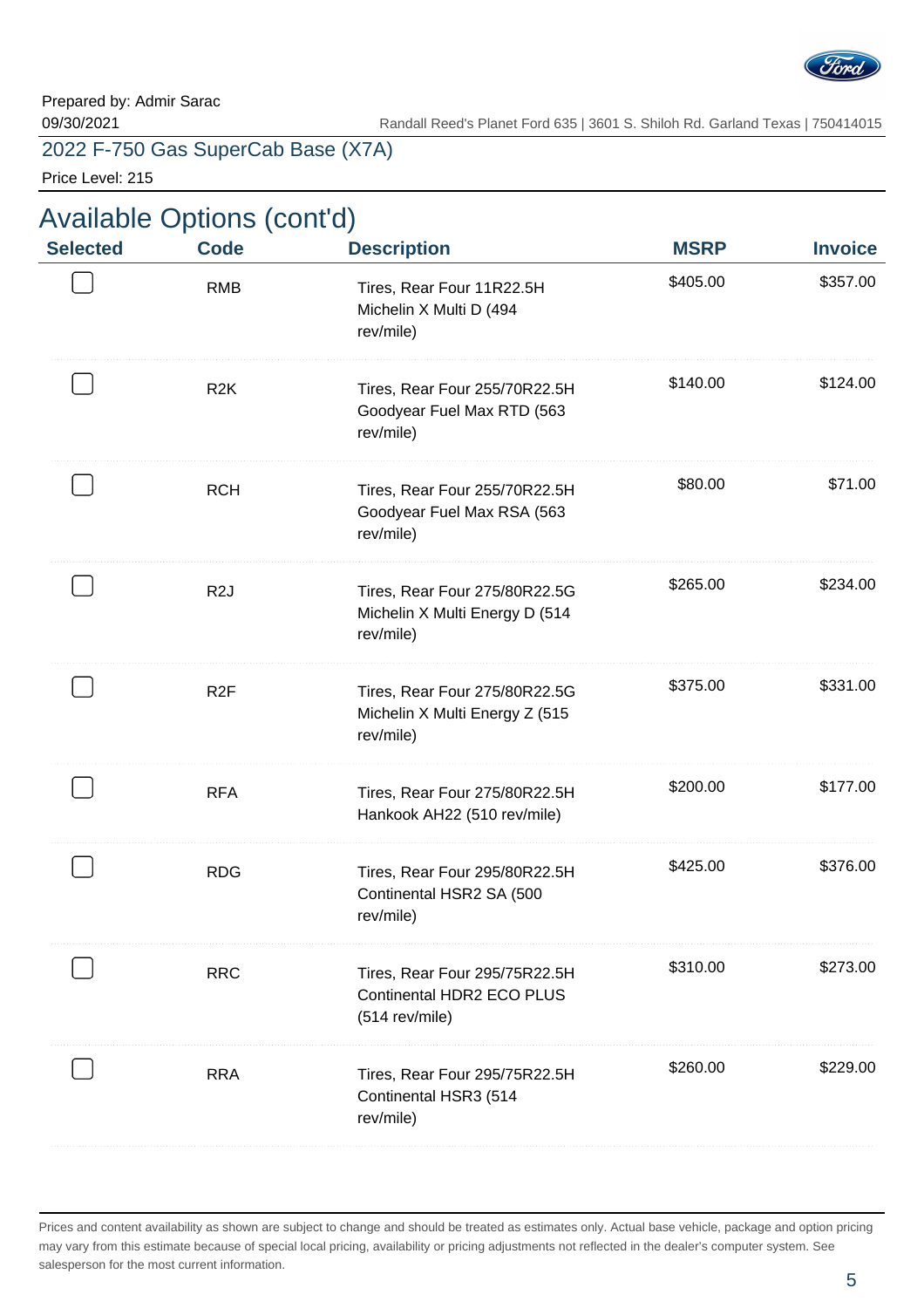

Price Level: 215

| <b>Selected</b> | <b>Code</b>                      | <b>Description</b>                                                                                                                                                                                                             | <b>MSRP</b> | <b>Invoice</b> |
|-----------------|----------------------------------|--------------------------------------------------------------------------------------------------------------------------------------------------------------------------------------------------------------------------------|-------------|----------------|
| <b>Brakes</b>   |                                  |                                                                                                                                                                                                                                |             |                |
|                 | 67H                              | Hydraulic Brake System -<br>Bosch HydroMax w/Traction<br>Control                                                                                                                                                               | <b>STD</b>  | <b>STD</b>     |
|                 |                                  | Full power with automatic adjustment, 4-channel ABS antilock brake system. Includes 12" x 3" (Bosch) DSSA type rear axle<br>mounted parking brake, Orscheln lever control, right of driver and hand operated park brake lever. |             |                |
|                 | 18H                              | <b>Electronic Stability Control</b>                                                                                                                                                                                            | \$1,175.00  | \$1,037.00     |
|                 | 152                              | <b>Trailer Connection Socket - 7-</b><br>Way, Wired for Turn Signals<br><b>Combined with Stop</b>                                                                                                                              | \$100.00    | \$88.00        |
|                 |                                  | Mounted at rear of frame, for combined trailer stop, tail, turn, marker light circuits. Includes electric trailer brake<br>accommodation package with cab connections for mounting customer installed electric brake unit.     |             |                |
|                 | 154                              | <b>Trailer Connection Socket - 7-</b><br>Way, Wired for Turn Signals,<br>Separate of Stop                                                                                                                                      | \$100.00    | \$88.00        |
|                 |                                  | Mounted at rear of frame, for separate trailer stop, tail, turn, marker light circuits. Includes electric trailer brake<br>accommodation package with cab connections for mounting customer installed electric brake unit.     |             |                |
|                 | <b>Front Axle and Suspension</b> |                                                                                                                                                                                                                                |             |                |
|                 | 43N                              | 10,000 lb. Cap. Non-Driving -<br>Dana E-1002l - I-Beam Type                                                                                                                                                                    | <b>STD</b>  | <b>STD</b>     |
|                 | 43P                              | 12,000 lb. Cap. Non-Driving -<br>Dana E-1202I - I-Beam Type                                                                                                                                                                    | \$525.00    | \$464.00       |
|                 | 61C                              | Taper-Leaf Springs, Parabolic -<br>10,000 lb. Cap                                                                                                                                                                              | <b>STD</b>  | <b>STD</b>     |
|                 |                                  | 2-leaf, 62" x 3.15". Also includes, standard duty, dual, double acting shock absorbers.                                                                                                                                        |             |                |
|                 | 61D                              | Taper-Leaf Springs, Parabolic -<br>12,000 lb. Cap                                                                                                                                                                              | \$305.00    | \$269.00       |
|                 |                                  | 2-leaf, 62" x 3.15". Also includes, standard duty, dual, double acting shock absorbers.                                                                                                                                        |             |                |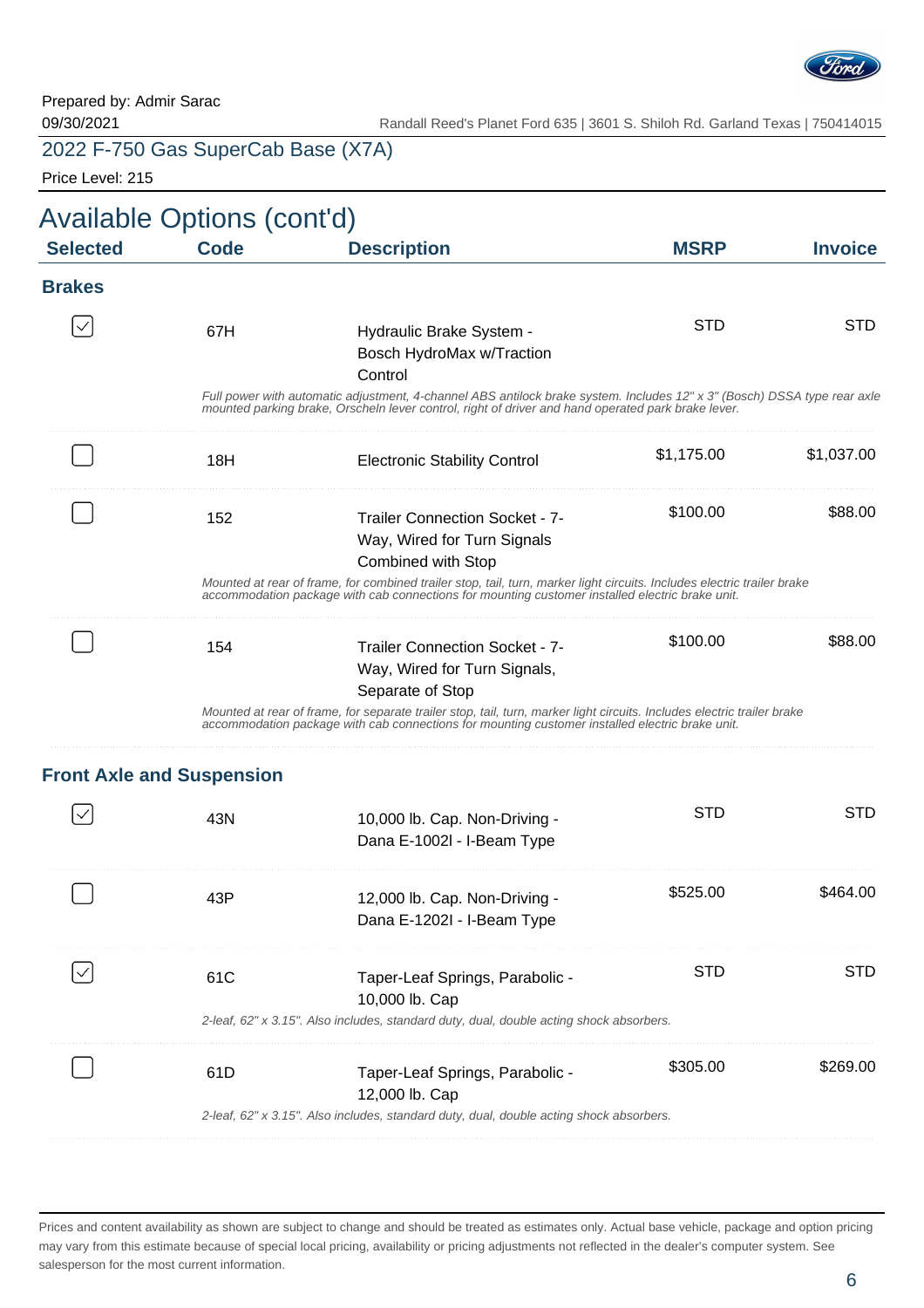

Price Level: 215

|                 | <b>Available Options (cont'd)</b> |                                                                                                      |             |                |  |
|-----------------|-----------------------------------|------------------------------------------------------------------------------------------------------|-------------|----------------|--|
| <b>Selected</b> | <b>Code</b>                       | <b>Description</b>                                                                                   | <b>MSRP</b> | <b>Invoice</b> |  |
|                 | 61E                               | Taper-Leaf Springs, Parabolic -<br>13,200 lb. Cap                                                    | \$365.00    | \$322.00       |  |
|                 |                                   | 3-leaf, 62" x 3.15". Also includes, standard duty, dual, double acting shock absorbers.              |             |                |  |
|                 | <b>15S</b>                        | <b>Front Stabilizer Bar</b>                                                                          | \$490.00    | \$433.00       |  |
|                 | 60A                               | Lube, Front Axle, EmGard 50W,<br>Synthetic Oil                                                       | \$50.00     | \$44.00        |  |
|                 | <b>Rear Axle and Suspension</b>   |                                                                                                      |             |                |  |
| $\checkmark$    | 475                               | 21,000 lb. Single Reduction -<br>Open - Dana / Spicer 21060S                                         | <b>STD</b>  | <b>STD</b>     |  |
|                 |                                   | NOTE: When specifying an axle ratio, check performance guidelines for startability and gradeability. |             |                |  |
| $\checkmark$    | 68P                               | Multi-Leaf Springs - 21,000 lb.<br>Cap                                                               | <b>STD</b>  | <b>STD</b>     |  |
|                 |                                   | 11-leaf. Includes 2,000 lb auxiliary springs for load stabilization.                                 |             |                |  |
|                 | 68R                               | Multi-Leaf Springs - 23,000 lb.<br>Cap                                                               | \$230.00    | \$203.00       |  |
|                 |                                   | 11-leaf. Includes 2,000 lb auxiliary springs for load stabilization.                                 |             |                |  |
|                 | 961                               | Shock Absorbers, Rear -<br>Double Acting                                                             | \$165.00    | \$145.00       |  |
|                 | 607                               | Lube, Rear Axle, EmGard 75W-<br>90, Synthetic Oil                                                    | \$100.00    | \$88.00        |  |
|                 | X6B                               | 6.17 Axle Ratio                                                                                      | N/C         | N/C            |  |
|                 | X <sub>6</sub> D                  | 6.50 Axle Ratio                                                                                      | N/C         | N/C            |  |
|                 | X7A                               | 7.17 Axle Ratio                                                                                      | N/C         | N/C            |  |
|                 |                                   |                                                                                                      |             |                |  |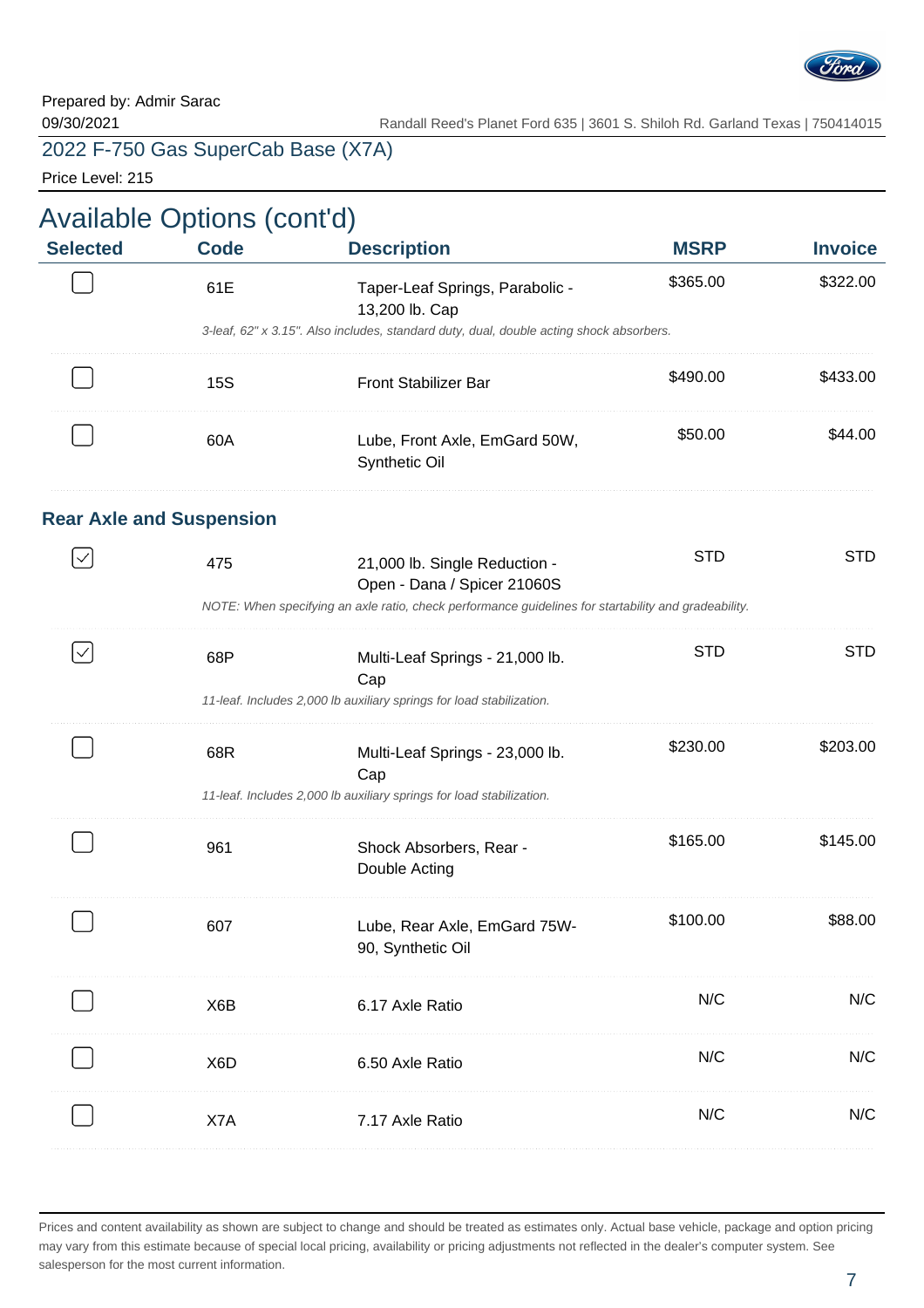

Price Level: 215

| <b>Selected</b>  | <b>Available Options (cont'd)</b><br><b>Code</b> | <b>Description</b>                                | <b>MSRP</b> | <b>Invoice</b> |
|------------------|--------------------------------------------------|---------------------------------------------------|-------------|----------------|
| <b>Wheelbase</b> |                                                  |                                                   |             |                |
| $\checkmark$     | 179WB                                            | 179" Wheelbase/84" CA/49"<br><b>AF/267" OAL</b>   | <b>STD</b>  | <b>STD</b>     |
|                  | 197WB                                            | 197" Wheelbase/102" CA/70"<br>AF/306" OAL         | \$85.00     | \$75.00        |
|                  | 203WB                                            | 203" Wheelbase/108" CA/70"<br>AF/312" OAL         | \$165.00    | \$145.00       |
|                  | 215WB                                            | 215" Wheelbase/120" CA/75"<br>AF/329" OAL         | \$320.00    | \$282.00       |
|                  | 221WB                                            | 221" Wheelbase/126" CA/75"<br>AF/335" OAL         | \$375.00    | \$331.00       |
|                  | 233WB                                            | 233" Wheelbase/138" CA/81"<br>AF/353" OAL         | \$390.00    | \$344.00       |
|                  | 239WB                                            | 239" Wheelbase/144" CA/81"<br>AF/359" OAL         | \$580.00    | \$512.00       |
|                  | 245WB                                            | 245" Wheelbase/150" CA/87"<br><b>AF/371" OAL</b>  | \$755.00    | \$666.00       |
|                  | 251WB                                            | 251" Wheelbase/156" CA/87"<br><b>AF/377" OAL</b>  | \$770.00    | \$679.00       |
|                  | 263WB                                            | 263" Wheelbase/168" CA/100"<br><b>AF/402" OAL</b> | \$780.00    | \$689.00       |
|                  | 281WB                                            | 281" Wheelbase/186" CA/120"<br><b>AF/440" OAL</b> | \$855.00    | \$754.00       |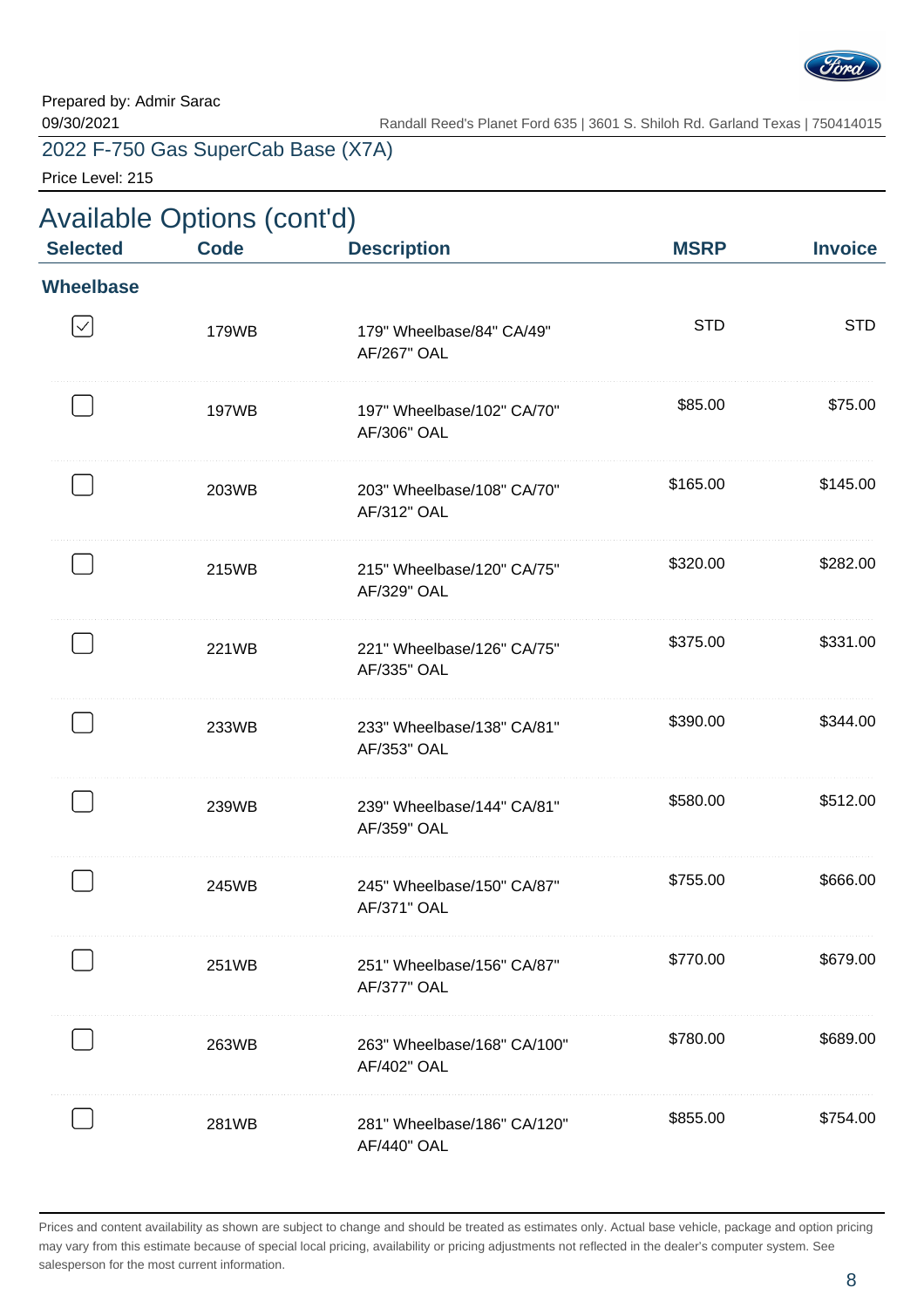

Price Level: 215

|                 | Available Options (cont'd)                           |                                                                                                                                                                                                                                              |             |                |
|-----------------|------------------------------------------------------|----------------------------------------------------------------------------------------------------------------------------------------------------------------------------------------------------------------------------------------------|-------------|----------------|
| <b>Selected</b> | <b>Code</b>                                          | <b>Description</b>                                                                                                                                                                                                                           | <b>MSRP</b> | <b>Invoice</b> |
| <b>Frame</b>    |                                                      |                                                                                                                                                                                                                                              |             |                |
|                 | 535<br><i>Includes:</i><br>- GVWR Limit: 37,000 lbs. | Single Channel - Straight 'C'<br>15.14 SM, 80,000 PSI<br>1,211,200 RBM. High strength low alloy steel. 10.250" x 3.092" x 0.375" (260.4mm x 78.5mm x 9.5mm).                                                                                 | <b>STD</b>  | <b>STD</b>     |
|                 | 536                                                  | Single Channel - Straight 'C'<br>14.18 SM, 120,000 PSI<br>1,701,600 RBM. Heat treated alloy steel; 10.125" x 3.580" x 0.312" (257.2mm x 90.9mm x 8.0mm).                                                                                     | \$365.00    | \$322.00       |
|                 | 538                                                  | Single Channel - Straight 'C'<br>16.98 SM, 120,000 PSI<br>2,037,600 RBM. Heat treated alloy steel; 10.250" x 3.610" x 0.375" (260.4mm x 91.66mm x 9.5mm).                                                                                    | \$650.00    | \$574.00       |
|                 | 539                                                  | Single Channel - Straight 'C'<br>20.11 SM, 120,000 PSI<br>2,413,200 RBM. Heat treated alloy steel; 10.375" x 3.705" x 0.438" (263.5mm x 94.1mm x 11.1mm).                                                                                    | \$1,075.00  | \$949.00       |
|                 | 19C                                                  | Frame Rail Drilling - Factory<br>Pre-Drilled Holes in Frame<br>Rails<br>Supports special fuel tanks for a Roush CNG/LPG Gaseous Prep conversion. Saves time, cost, transportation while                                                      | \$150.00    | \$132.00       |
|                 | providing accuracy for the mount.                    |                                                                                                                                                                                                                                              |             |                |
|                 | 92C                                                  | <b>CNG/LNG Gauge Cluster</b><br>Eliminates confusing settings from gauge cluster, due to new fuel tanks being used. (Specifically Distance to Empty for<br>Fuel, and Average Fuel Economy).                                                  | \$45.00     | \$39.00        |
|                 | 92G<br>Includes:<br>Display at center of cluster.    | CNG/LNG Gauge Cluster (92G)<br>Eliminates confusing settings from gauge cluster, due to new fuel tanks being used. (Specifically Distance to Empty for<br>Fuel, and Average Fuel Economy).<br>- Enhanced Cluster w/High-Level 8-Inch Display | \$45.00     | \$40.00        |
|                 | 41R                                                  | Outer "C" Channel<br>Reinforcement - 120,000 PSI<br>29.84 SM; 3,580,800 RBM. Heat treated alloy steel; 10.813" x 3.892" x 0.312"; (274.6 mm x 98.9 mm x 8.0 mm).                                                                             | \$1,160.00  | \$1,024.00     |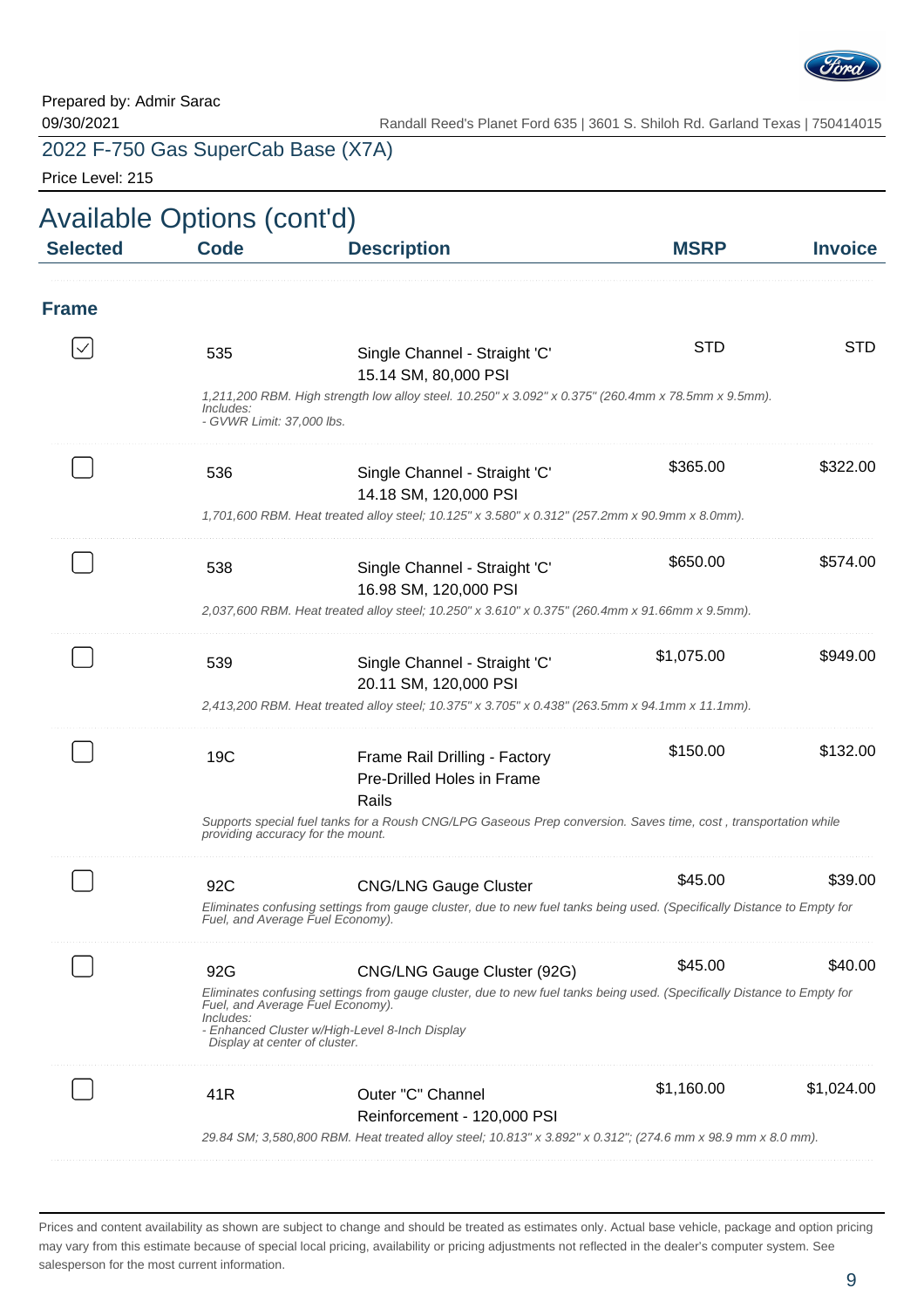

Price Level: 215

| Price Level: 215 |                                                  |                                                                                                          |             |                |
|------------------|--------------------------------------------------|----------------------------------------------------------------------------------------------------------|-------------|----------------|
| <b>Selected</b>  | <b>Available Options (cont'd)</b><br><b>Code</b> | <b>Description</b>                                                                                       | <b>MSRP</b> | <b>Invoice</b> |
|                  | 532                                              | Frame Extension, Front -<br>Integral 20" In Front of Grille                                              | \$490.00    | \$433.00       |
|                  | Includes:<br>- Grille, Fixed - Black/Gray        | - Bumper, Front - Delete - Also Deletes Mounting Brackets                                                |             |                |
|                  | 765                                              | Bumper, Front - Full Width,<br>Chrome Plated Steel - (Included<br>in (90E) Exterior Appearance<br>Group) | \$490.00    | \$433.00       |
|                  | 76F                                              | 3" Front Bumper Extension                                                                                | \$175.00    | \$155.00       |
|                  | 767<br>Dark shadow gray color.                   | Bumper, Front - Swept Back,<br><b>Painted Steel</b>                                                      | \$345.00    | \$305.00       |
|                  | 76X                                              | Bumper, Front - Delete - Also<br><b>Deletes Mounting Brackets</b>                                        | $-$135.00$  | $-$119.00$     |
|                  | 76Y                                              | Tow Hooks - Delete                                                                                       | -\$70.00    | $-$ \$61.00    |
|                  | 18D                                              | Special Rating GVWR - Limited<br>to 25,999 lb. GVWR                                                      | \$120.00    | \$106.00       |
|                  | 86C                                              | Chrome Grille Surround -<br>(Included in (90E) Exterior<br>Appearance Group)                             | \$245.00    | \$216.00       |
|                  | 86B                                              | Grille, Fixed - Black/Gray                                                                               | \$125.00    | \$111.00       |
|                  |                                                  |                                                                                                          |             |                |

#### **Exhaust**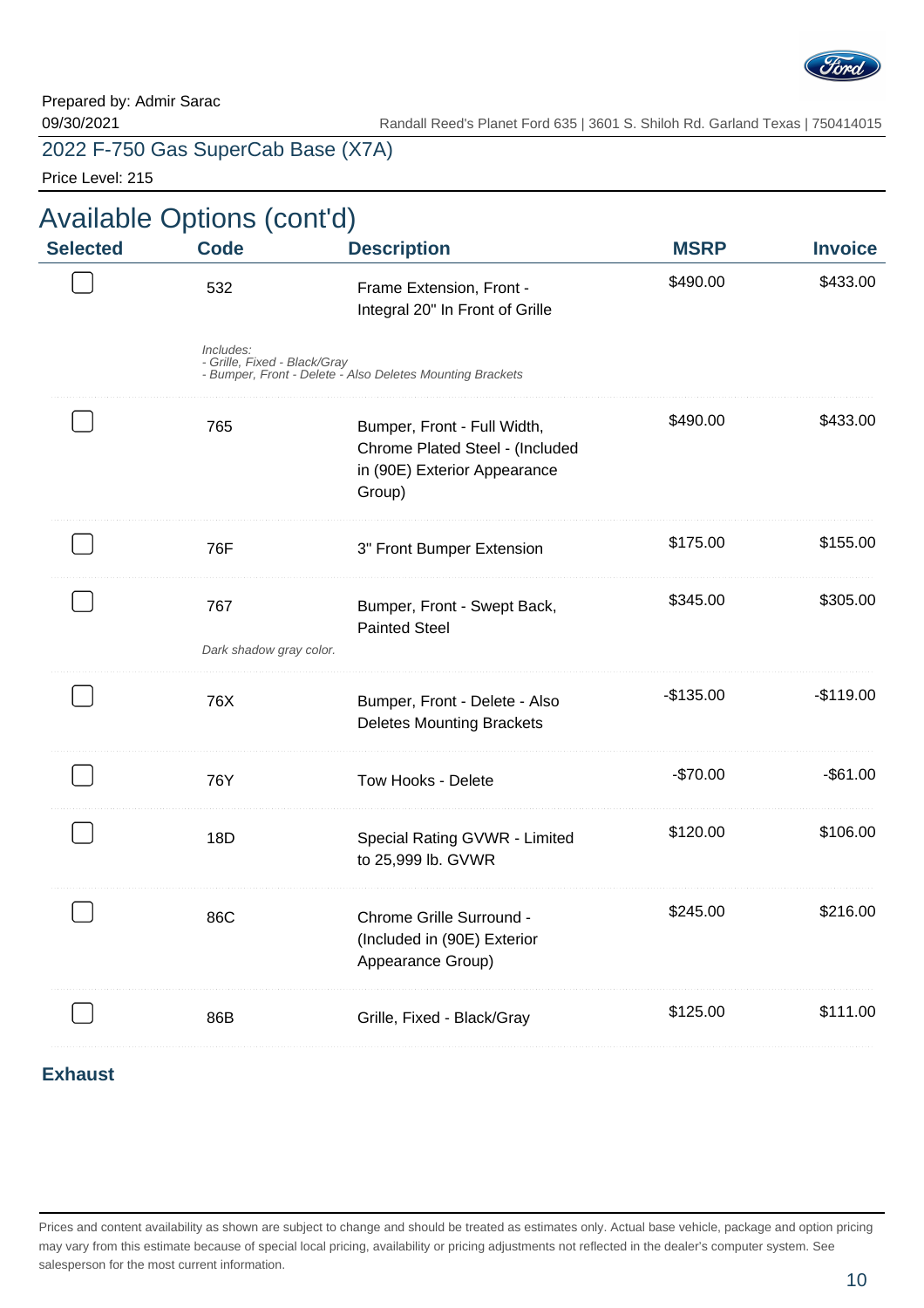

Price Level: 215

| <b>Selected</b>   | <b>Available Options (cont'd)</b>        |                                                                                                  |             |                |
|-------------------|------------------------------------------|--------------------------------------------------------------------------------------------------|-------------|----------------|
|                   | <b>Code</b>                              | <b>Description</b>                                                                               | <b>MSRP</b> | <b>Invoice</b> |
| $\checkmark$      | 91H                                      | Single, Horizontal Muffler -<br>Frame Mounted Right Side<br>Back of Cab w/Catalytic<br>Converter | <b>STD</b>  | <b>STD</b>     |
|                   | Downward facing, outlet tip.             |                                                                                                  |             |                |
| <b>Fuel Tanks</b> |                                          |                                                                                                  |             |                |
| $\checkmark$      | 65A                                      | Fuel Tank - LH 50 Gallon -<br><b>Steel</b>                                                       | <b>STD</b>  | <b>STD</b>     |
|                   | 65D                                      | Fuel Tank - LH 60 Gallon -<br><b>Steel</b>                                                       | \$250.00    | \$221.00       |
| $\checkmark$      | 12                                       | 12 Gal. Single Tank Fuel Fill.<br>Mandatory Charge Applied,<br><b>Based On Tank Selection</b>    | \$0.00      | \$38.28        |
|                   | <b>Electrical / Alternator / Battery</b> |                                                                                                  |             |                |
| $\checkmark$      | <b>STDALT</b>                            | Extra Heavy Duty Alternator -<br>12-Volt, 210 Amp Mitsubishi                                     | <b>STD</b>  | <b>STD</b>     |
|                   | Extra heavy duty 12 Volt.                |                                                                                                  |             |                |
|                   | 17B                                      | Dual Heavy Duty Alternators -<br>397 Amp Capacity - 240 & 157<br>amp                             | \$880.00    | \$777.00       |
|                   | 17E<br>Extra heavy duty 12 Volt.         | 240 Amp Alternator                                                                               | \$410.00    | \$362.00       |
|                   | 55M                                      | Jump Start Stud - Remote<br>Mounted                                                              | \$90.00     | \$80.00        |
|                   | <b>STDBAT</b><br>$121/14$ Motorore       | Battery - One 900 CCA,<br>Includes Steel Battery Box                                             | <b>STD</b>  | <b>STD</b>     |

12Volt, Motorcraft.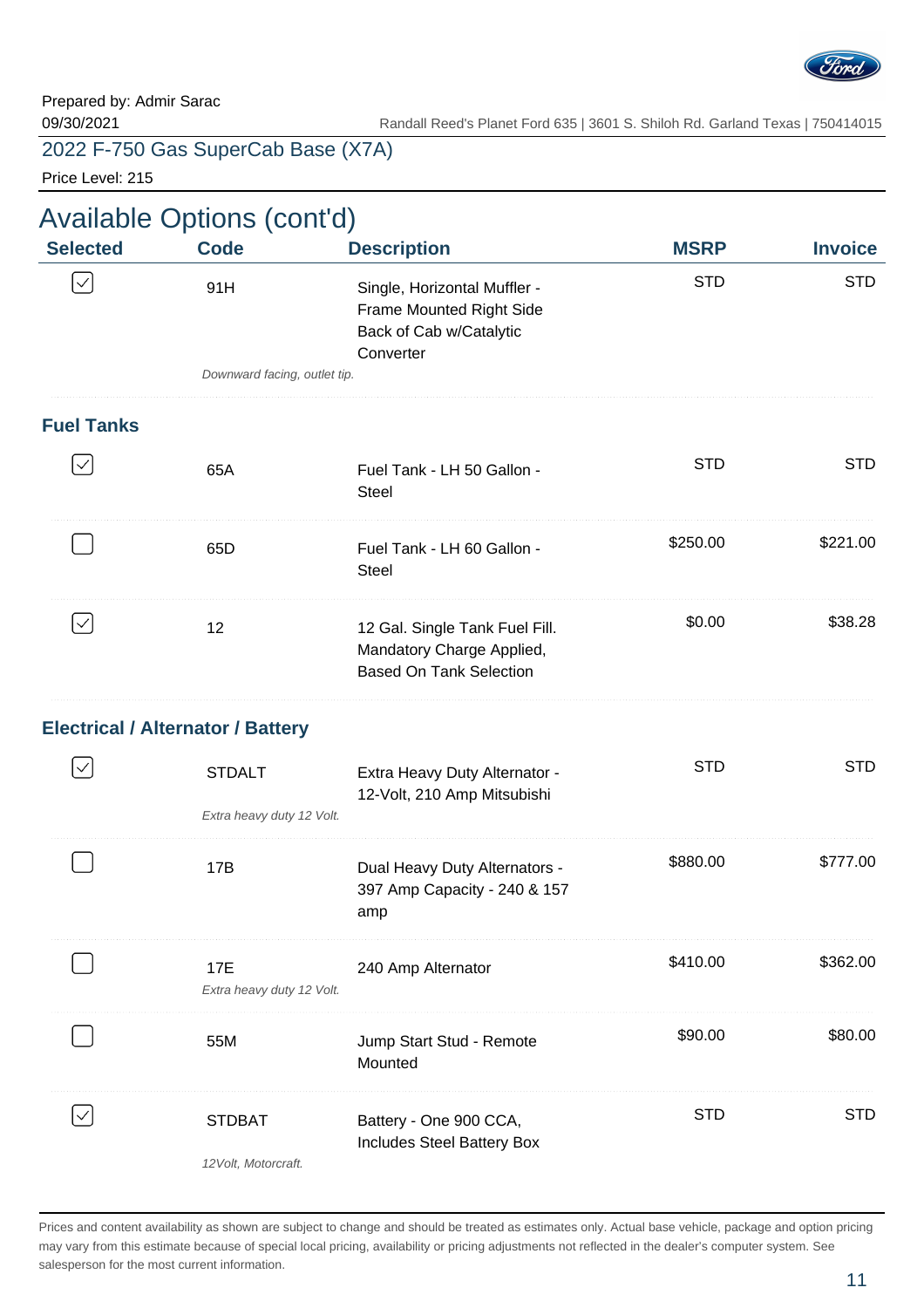

Price Level: 215

| <b>Available Options (cont'd)</b> |      |      |
|-----------------------------------|------|------|
| <b>Selected</b>                   | Code | Desc |

| <b>MSRP</b> | <b>Description</b>                                                                              | <b>Code</b>                                            | <b>Selected</b>                                                                                                                                                                                                                                                                                                                                                                                                                                                                                                                                                                                                                                                                                                                                    |
|-------------|-------------------------------------------------------------------------------------------------|--------------------------------------------------------|----------------------------------------------------------------------------------------------------------------------------------------------------------------------------------------------------------------------------------------------------------------------------------------------------------------------------------------------------------------------------------------------------------------------------------------------------------------------------------------------------------------------------------------------------------------------------------------------------------------------------------------------------------------------------------------------------------------------------------------------------|
| \$60.00     | Battery - Two 900 CCA, 1800<br><b>Total, Includes Steel Battery</b>                             | 63B                                                    |                                                                                                                                                                                                                                                                                                                                                                                                                                                                                                                                                                                                                                                                                                                                                    |
|             |                                                                                                 |                                                        |                                                                                                                                                                                                                                                                                                                                                                                                                                                                                                                                                                                                                                                                                                                                                    |
| \$30.00     | Roof Marker/Clearance Lights -<br>Clear Lenses, 5 Lights<br>(Replaces Standard Amber<br>Lenses) | 164                                                    |                                                                                                                                                                                                                                                                                                                                                                                                                                                                                                                                                                                                                                                                                                                                                    |
| N/C         | Roof Marker/Clearance Lights -<br>Delete                                                        | 16X                                                    |                                                                                                                                                                                                                                                                                                                                                                                                                                                                                                                                                                                                                                                                                                                                                    |
|             |                                                                                                 |                                                        |                                                                                                                                                                                                                                                                                                                                                                                                                                                                                                                                                                                                                                                                                                                                                    |
| N/C         | <b>Tail Light Delete</b>                                                                        | 55X                                                    |                                                                                                                                                                                                                                                                                                                                                                                                                                                                                                                                                                                                                                                                                                                                                    |
|             |                                                                                                 |                                                        |                                                                                                                                                                                                                                                                                                                                                                                                                                                                                                                                                                                                                                                                                                                                                    |
| \$135.00    | Body Builder Wiring - At End of<br>Frame, Combined - (ILO<br>Standard - Back of Cab             | 59C                                                    |                                                                                                                                                                                                                                                                                                                                                                                                                                                                                                                                                                                                                                                                                                                                                    |
|             |                                                                                                 |                                                        |                                                                                                                                                                                                                                                                                                                                                                                                                                                                                                                                                                                                                                                                                                                                                    |
| \$70.00     | Body Builder Wiring - At Back of<br>Cab, Separate - (ILO Standard -                             | 59D                                                    |                                                                                                                                                                                                                                                                                                                                                                                                                                                                                                                                                                                                                                                                                                                                                    |
|             |                                                                                                 |                                                        |                                                                                                                                                                                                                                                                                                                                                                                                                                                                                                                                                                                                                                                                                                                                                    |
| \$135.00    | Body Builder Wiring - At End of<br>Frame, Separate - (ILO<br>Standard - Back of Cab             | 59E                                                    |                                                                                                                                                                                                                                                                                                                                                                                                                                                                                                                                                                                                                                                                                                                                                    |
|             |                                                                                                 |                                                        |                                                                                                                                                                                                                                                                                                                                                                                                                                                                                                                                                                                                                                                                                                                                                    |
|             |                                                                                                 | Box<br>Combined)<br>Back of Cab Combined)<br>Combined) | 12 Volt, Motorcraft.<br>For Airport or Applications that receive modified roof coverings.<br>Deletes stop, turn, tail and backup lights. Does not omit cable to end of frame.<br>Includes sealed connectors for 2 ground circuits, with combined left/stop, combined right/stop, stop lamps, back up lamps.<br>Also includes 2 additional pass through wires to cab.<br>Includes sealed connectors for 2 ground circuits, with separate left/stop, separate right/stop, stop lamps, back up lamps.<br>Also includes 2 additional pass through wires to cab.<br>Includes sealed connectors for 2 ground circuits, with separate left/stop, separate right/stop, stop lamps, back up lamps.<br>Also includes 2 additional pass through wires to cab. |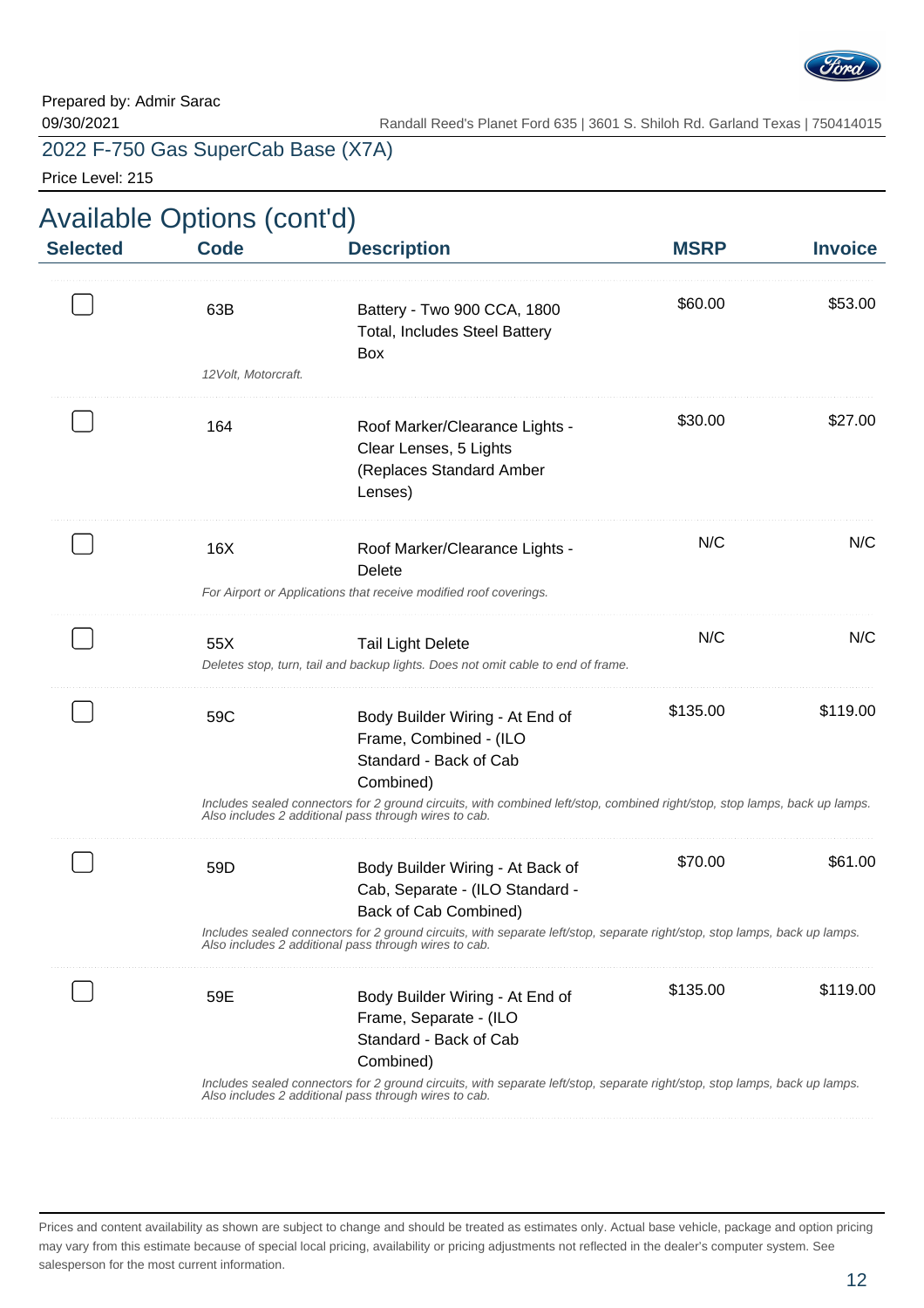

Price Level: 215

| <b>Available Options (cont'd)</b> |                                            |                                                                                       |             |                |
|-----------------------------------|--------------------------------------------|---------------------------------------------------------------------------------------|-------------|----------------|
| <b>Selected</b>                   | <b>Code</b>                                | <b>Description</b>                                                                    | <b>MSRP</b> | <b>Invoice</b> |
|                                   | 17M                                        | Back-Up Alarm - Electric, 102<br>dBA                                                  | \$110.00    | \$97.00        |
|                                   | 962                                        | Daytime Running Lamps (Not<br>Configurable)                                           | \$25.00     | \$23.00        |
|                                   | <b>16V</b><br>Available in message center. | Voltmeter                                                                             | \$100.00    | \$88.00        |
|                                   | 86M                                        | Upfitter Interface Module                                                             | \$320.00    | \$282.00       |
| <b>Seats</b>                      |                                            |                                                                                       |             |                |
| $\checkmark$                      | 88A                                        | 30/0/30 Fixed Driver & Fixed<br>Passenger w/Consolette - Vinyl                        | <b>STD</b>  | <b>STD</b>     |
|                                   | 88B                                        | 30/0/30 Fixed Driver & Fixed<br>Passenger w/Consolette - Cloth                        | \$125.00    | \$111.00       |
|                                   | 881                                        | 30/70 Fixed Driver & Fixed 2-<br>Passenger Bench - Vinyl                              | \$350.00    | \$309.00       |
|                                   | 882                                        | 30/70 Fixed Driver & Fixed 2-<br>Passenger Bench - Cloth                              | \$475.00    | \$420.00       |
|                                   | 88C                                        | 30/0/0 Fixed Driver only - Vinyl                                                      | $-$120.00$  | $-$106.00$     |
|                                   | 88D                                        | 30/0/0 Fixed Driver only - Cloth                                                      | N/C         | N/C            |
|                                   | 88Y                                        | 40/20/40 Fixed Driver & Fixed<br>Passenger w/Unique 20% Fold-<br>Down Console - Vinyl | \$420.00    | \$370.00       |
|                                   |                                            |                                                                                       |             |                |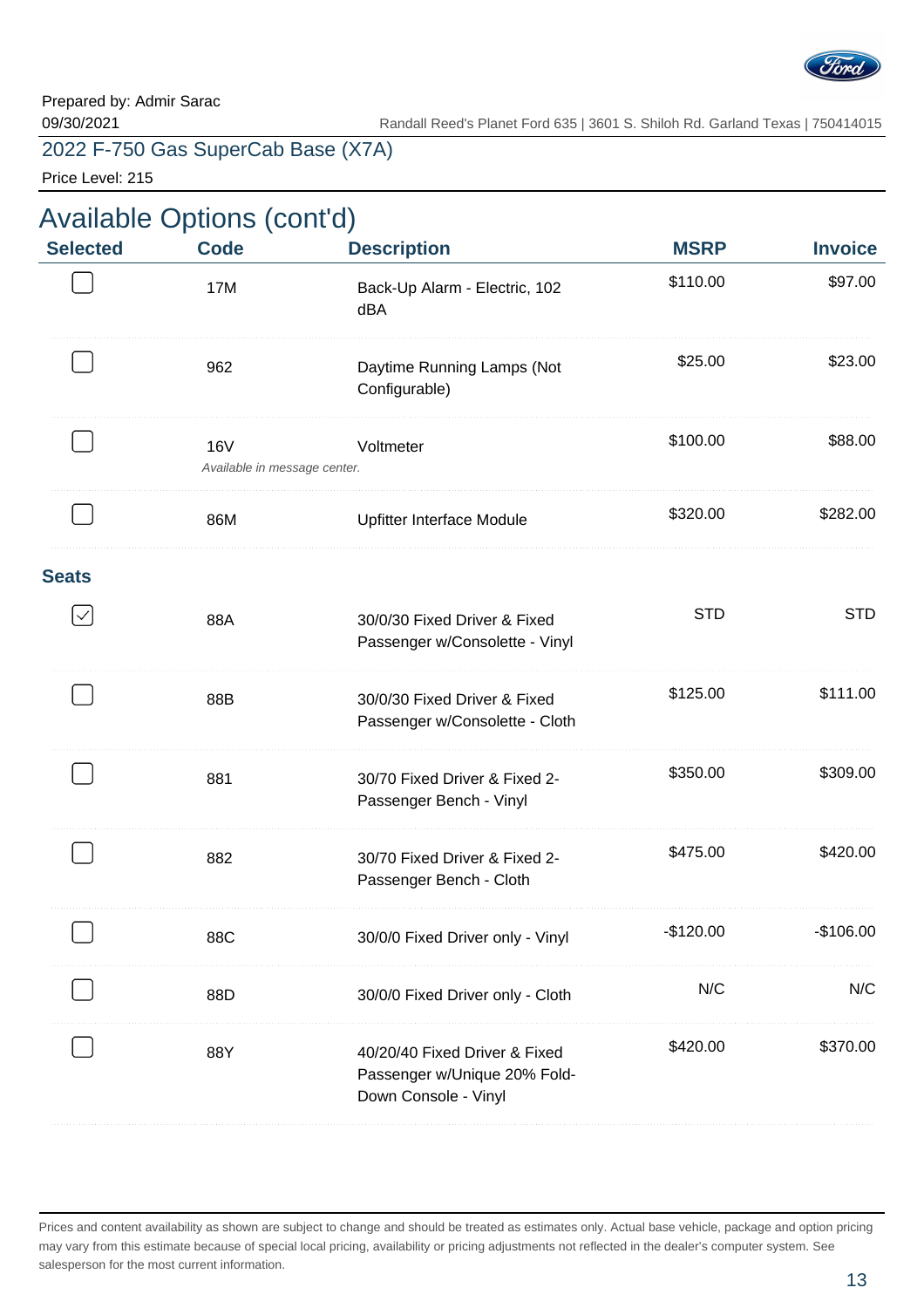

Price Level: 215

|                     | <b>Available Options (cont'd)</b>                                                                                                                                               |                                                                                                                                                                                                                                                                                                                                                                                                                                                                                                                                                                                                                                                                                                                       |             |                |
|---------------------|---------------------------------------------------------------------------------------------------------------------------------------------------------------------------------|-----------------------------------------------------------------------------------------------------------------------------------------------------------------------------------------------------------------------------------------------------------------------------------------------------------------------------------------------------------------------------------------------------------------------------------------------------------------------------------------------------------------------------------------------------------------------------------------------------------------------------------------------------------------------------------------------------------------------|-------------|----------------|
| <b>Selected</b>     | <b>Code</b>                                                                                                                                                                     | <b>Description</b>                                                                                                                                                                                                                                                                                                                                                                                                                                                                                                                                                                                                                                                                                                    | <b>MSRP</b> | <b>Invoice</b> |
|                     | 88Z                                                                                                                                                                             | 40/20/40 Fixed Driver & Fixed<br>Passenger w/Unique 20% Fold-<br>Down Console - Cloth                                                                                                                                                                                                                                                                                                                                                                                                                                                                                                                                                                                                                                 | \$545.00    | \$481.00       |
|                     | 87B                                                                                                                                                                             | 60/40 Rear Bench Seat<br>w/Bolster and Flip-Up Cushion                                                                                                                                                                                                                                                                                                                                                                                                                                                                                                                                                                                                                                                                | STD         | <b>STD</b>     |
|                     |                                                                                                                                                                                 | Trim will match selected driver seat material.                                                                                                                                                                                                                                                                                                                                                                                                                                                                                                                                                                                                                                                                        |             |                |
|                     | 87X                                                                                                                                                                             | Rear Bench - Delete                                                                                                                                                                                                                                                                                                                                                                                                                                                                                                                                                                                                                                                                                                   | $-$120.00$  | -\$106.00      |
| <b>Cab Interior</b> |                                                                                                                                                                                 |                                                                                                                                                                                                                                                                                                                                                                                                                                                                                                                                                                                                                                                                                                                       |             |                |
|                     | 600A                                                                                                                                                                            | <b>Preferred Equipment Package</b><br>600A                                                                                                                                                                                                                                                                                                                                                                                                                                                                                                                                                                                                                                                                            | N/C         | N/C            |
|                     | Includes:<br>- Bumper, Front - Black, Full Width<br>Extra heavy duty 12 Volt.<br>- Painted Grille - Plastic<br>- Floor Covering - Black Vinyl<br>- Intelligent Oil Life Monitor | - Wheel Seals, Front - Oil lubricated, SKF ScotSeal PlusXL Seals<br>- Wheel Seals, Rear - Oil lubricated, SKF ScotSeal PlusXL Seals<br>- Extra Heavy Duty Alternator - 12-Volt, 210 Amp Mitsubishi<br>- Lights - Roof Marker/Clearance - Amber Lenses, 5 Lights<br>- Tow Hooks, Front (2) - Frame-Mounted, Painted Black<br>- Steering Column - Tilt / Telescoping<br>- Steering Wheel - Black PVC w/Integral Cruise Control Switches, includes Audio Controls<br>- Body Builder Wiring - At Back of Cab, Combined<br>Includes sealed connectors for 2 ground circuits, with combined left/stop, combined right/stop, stop lamps, park lamps,<br>back up lamps. Also includes 2 additional pass through wires to cab. |             |                |
|                     | 87H                                                                                                                                                                             | <b>Driver Assist Technology</b>                                                                                                                                                                                                                                                                                                                                                                                                                                                                                                                                                                                                                                                                                       | \$1,410.00  | \$1,244.00     |
|                     |                                                                                                                                                                                 | Package. Hydraulic Brake                                                                                                                                                                                                                                                                                                                                                                                                                                                                                                                                                                                                                                                                                              |             |                |
|                     | Control.<br>Includes:                                                                                                                                                           | Includes Autonomous Emergency Braking, Forward Collision Warning, Lane Departure Warning and Auto High Beam<br>- Enhanced Cluster w/High-Level 8-Inch Display<br>Electronic speedometer (MPH/KPH) includes oil pressure, coolant temperature, fuel gauge, tachometer and indicator<br>lights. Also included is enhanced 3-button Message Center with odometer, trip odometer, distance to empty for fuel,<br>average fuel economy, hour meter, and warning messages. Transmission temperature in message center.                                                                                                                                                                                                      |             |                |
|                     | 90A                                                                                                                                                                             | Appearance Group                                                                                                                                                                                                                                                                                                                                                                                                                                                                                                                                                                                                                                                                                                      | \$830.00    | \$733.00       |
|                     | Includes:                                                                                                                                                                       | Includes front-mounted overhead console with dual sunglass bins and integral front map reading lights.<br>- Chrome Trimmed Air Registers w/Positive Shut-Off<br>- 60/40 Rear Bench Seat w/Bolster and Flip-Up Cushion<br>Trim will match selected driver seat material.<br>- Power Equipment Group - (Included in (90A) Appearance Group)<br>Includes power front side windows, manual rear side windows, power door locks and door trim panel.                                                                                                                                                                                                                                                                       |             |                |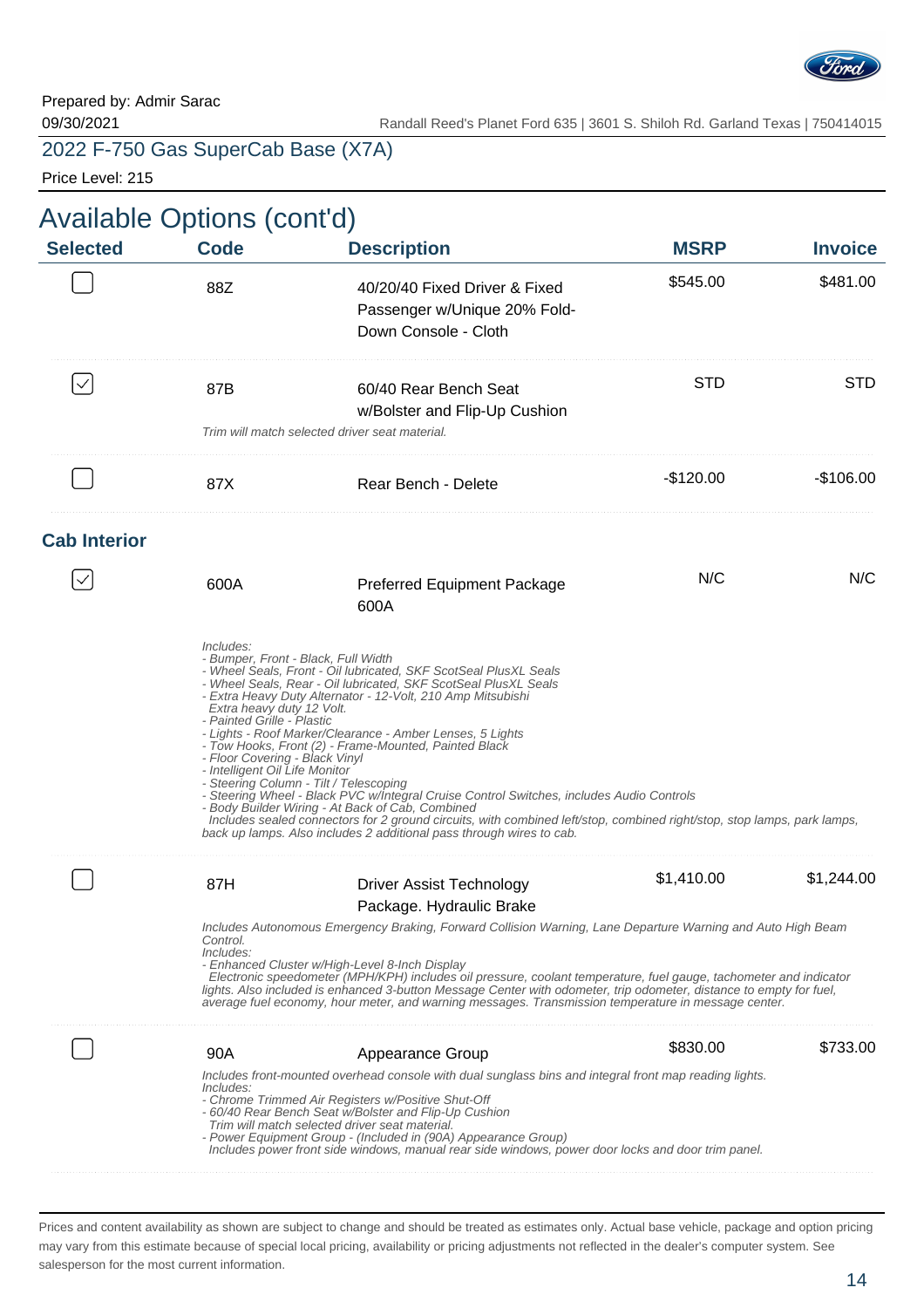

Price Level: 215

| <b>Selected</b> | Available Options (cont'd)<br><b>Code</b> | <b>Description</b>                                                                                                                                                                                                                                                                                                                              | <b>MSRP</b> | <b>Invoice</b> |
|-----------------|-------------------------------------------|-------------------------------------------------------------------------------------------------------------------------------------------------------------------------------------------------------------------------------------------------------------------------------------------------------------------------------------------------|-------------|----------------|
|                 |                                           |                                                                                                                                                                                                                                                                                                                                                 |             |                |
|                 | 92K                                       | Enhanced Cluster w/High-Level<br>8-Inch Display                                                                                                                                                                                                                                                                                                 | \$235.00    | \$208.00       |
|                 |                                           | Electronic speedometer (MPH/KPH) includes oil pressure, coolant temperature, fuel gauge, tachometer and indicator lights.<br>Also included is enhanced 3-button Message Center with odometer, trip odometer, distance to empty for fuel, average fuel<br>economy, hour meter, and warning messages. Transmission temperature in message center. |             |                |
|                 | 90P                                       | Power Equipment Group -<br>(Included in (90A) Appearance<br>Group)                                                                                                                                                                                                                                                                              | \$470.00    | \$414.00       |
|                 |                                           | Includes power front side windows, manual rear side windows, power door locks and door trim panel.                                                                                                                                                                                                                                              |             |                |
|                 | 92S<br>Comes in dark privacy glass only.  | Window, Rear - Sliding                                                                                                                                                                                                                                                                                                                          | \$125.00    | \$111.00       |
|                 | 57N                                       | Air Conditioning Delete<br>Includes fresh air heater and defroster only.                                                                                                                                                                                                                                                                        | $-$100.00$  | $-$ \$88.00    |
|                 | 59F                                       | Four Body Builder Switches -<br>Mounted in Center Instrument<br>Panel<br>With connector access located in engine compartment. Amperages vary by switch: 10, 15, 25, 25.                                                                                                                                                                         | \$125.00    | \$111.00       |
|                 |                                           |                                                                                                                                                                                                                                                                                                                                                 |             |                |
|                 | 55P                                       | 110 A/C Outlet - in Lower<br><b>Center Finish Panel</b>                                                                                                                                                                                                                                                                                         | \$100.00    | \$88.00        |
|                 | 214                                       | 4 Speaker Option for 588 Radio                                                                                                                                                                                                                                                                                                                  | \$30.00     | \$27.00        |
|                 | 96C                                       | Pull Out Cup Holder For Two<br><b>Cups - Instrument Panel</b><br>Mounted                                                                                                                                                                                                                                                                        | \$30.00     | \$27.00        |
|                 | 58P                                       | Radio Prep Package                                                                                                                                                                                                                                                                                                                              | N/C         | N/C            |
|                 |                                           | Deletes radio and dash-mounted aux input jack. Includes radio/speaker wiring, 2 speakers, antenna, radio instrument panel<br>cover and dash-mounted aux audio input jack instrument panel cover.                                                                                                                                                |             |                |
|                 |                                           |                                                                                                                                                                                                                                                                                                                                                 |             |                |
|                 | 58B                                       | Radio Delete Package                                                                                                                                                                                                                                                                                                                            |             |                |
|                 |                                           | Deletes radio, speakers, antenna and antenna cable. Includes radio instrument panel cover and aux audio jack cover and<br>speaker locations for future radio upfit if owner desires.                                                                                                                                                            | -\$60.00    | $-$ \$53.00    |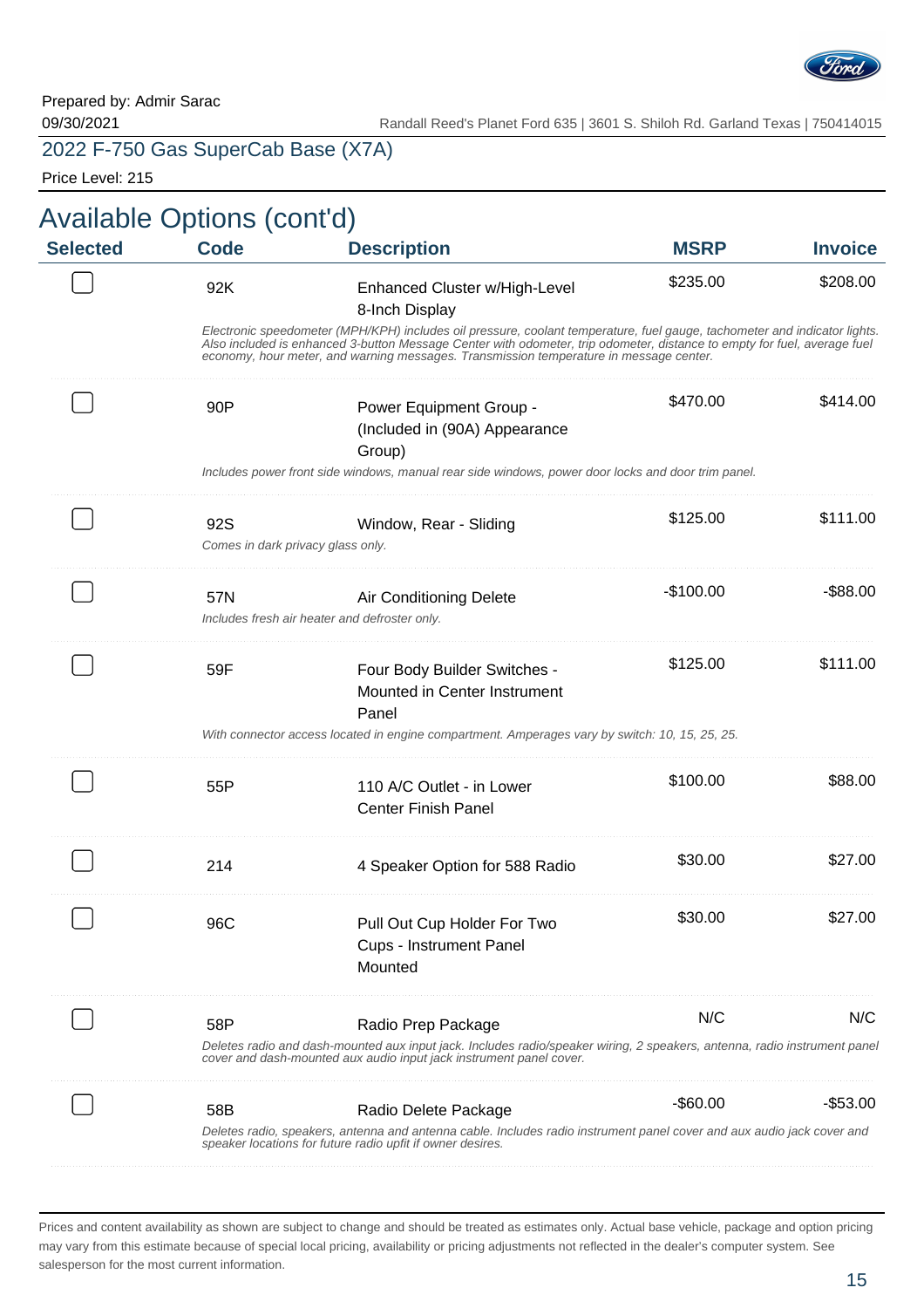

09/30/2021 Randall Reed's Planet Ford 635 | 3601 S. Shiloh Rd. Garland Texas | 750414015

# 2022 F-750 Gas SuperCab Base (X7A)

Price Level: 215

| <b>Invoice</b> | <b>MSRP</b> | <b>Description</b>                                                                                                                                                                                                                                                                                                                                                                                                                    | Available Options (cont'd)<br><b>Code</b> | <b>Selected</b> |
|----------------|-------------|---------------------------------------------------------------------------------------------------------------------------------------------------------------------------------------------------------------------------------------------------------------------------------------------------------------------------------------------------------------------------------------------------------------------------------------|-------------------------------------------|-----------------|
| <b>STD</b>     | <b>STD</b>  | Radio: AM/FM Stereo w/2<br>Speakers, USB input, Clock<br>Display and Bluetooth                                                                                                                                                                                                                                                                                                                                                        | 588                                       | $\checkmark$    |
| \$40.00        | \$45.00     | Keyed Alike - Not Available with<br>Anti-Theft System, Requires<br>Multiple-Unit Order                                                                                                                                                                                                                                                                                                                                                | 85B                                       |                 |
| \$40.00        | \$45.00     | Keyed Alike - Option 1 - Not<br>Available with Anti-Theft<br>System, Requires Multiple-Unit<br>Order                                                                                                                                                                                                                                                                                                                                  | 85L                                       |                 |
| \$40.00        | \$45.00     | Keyed Alike - Option 2 - Not<br>Available with Anti-Theft<br>System, Requires Multiple-Unit<br>Order                                                                                                                                                                                                                                                                                                                                  | 85M                                       |                 |
| \$40.00        | \$45.00     | Keyed Alike - Option 3 - Not<br>Available with Anti-Theft<br>System, Requires Multiple-Unit<br>Order                                                                                                                                                                                                                                                                                                                                  | 85N                                       |                 |
| \$40.00        | \$45.00     | Keyed Alike - Option 4 - Not<br>Available with Anti-Theft<br>System, Requires Multiple-Unit<br>Order                                                                                                                                                                                                                                                                                                                                  | 85P                                       |                 |
| \$106.00       | \$120.00    | SecuriLock Passive Anti-Theft<br>System<br>The SecuriLock Passive Anti-Theft System is designed to help prevent the engine from being started unless a coded key,<br>programmed to the vehicle, is used. It helps protect against drive-away theft through an electronically coded ignition key, its<br>electronically coded ignition key features billions of possible codes to start the vehicle and is not compatible with non-OEM | 85A<br>aftermarket remote start systems.  |                 |
| \$67.00        | \$75.00     | <b>Interior Rear View Mirror</b>                                                                                                                                                                                                                                                                                                                                                                                                      | 90M                                       |                 |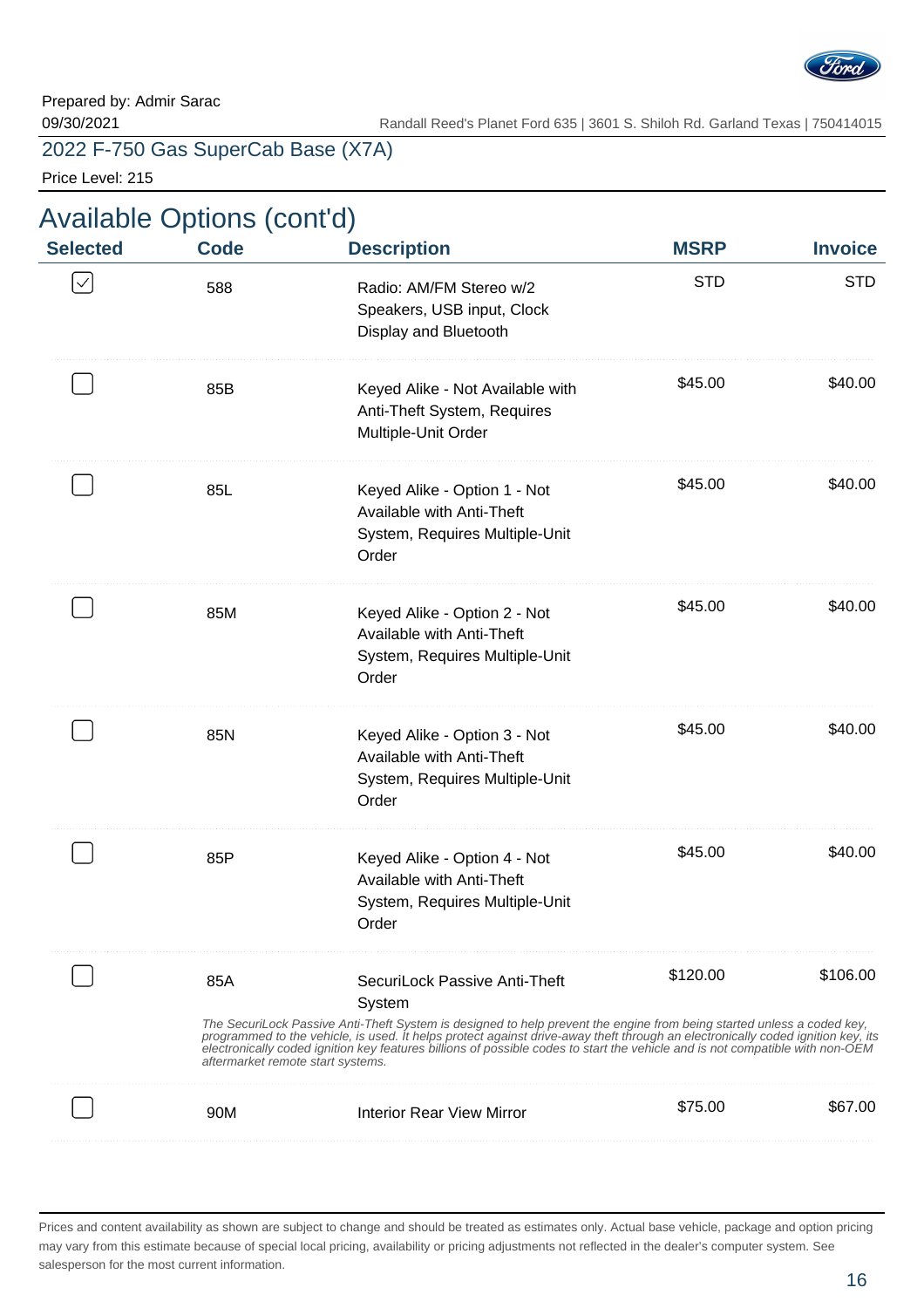

Price Level: 215

| <b>Available Options (cont'd)</b> |                                     |                                                                                                                                                                               |             |                |
|-----------------------------------|-------------------------------------|-------------------------------------------------------------------------------------------------------------------------------------------------------------------------------|-------------|----------------|
| <b>Selected</b>                   | <b>Code</b>                         | <b>Description</b>                                                                                                                                                            | <b>MSRP</b> | <b>Invoice</b> |
| <b>Cab Exterior</b>               |                                     |                                                                                                                                                                               |             |                |
|                                   | 90E                                 | <b>Exterior Appearance Group</b>                                                                                                                                              | \$730.00    | \$645.00       |
|                                   | Includes:<br>- Chromed Fender Badge | - Bumper, Front - Full Width, Chrome Plated Steel - (Included in (90E) Exterior Appearance Group)<br>- Chrome Grille Surround - (Included in (90E) Exterior Appearance Group) |             |                |
|                                   | 85K                                 | Remote Keyless Entry w/2 Key<br>Fobs                                                                                                                                          | \$195.00    | \$172.00       |
|                                   | 94T                                 | <b>Tamper-Proof Odometer</b>                                                                                                                                                  | \$30.00     | \$27.00        |
|                                   | 54H                                 | Mirrors, Dual - Rectangular,<br>XL2020 - 96" Width                                                                                                                            | <b>STD</b>  | <b>STD</b>     |
|                                   |                                     | Integral spot mirror, sail type, manual fold, solid black finish.                                                                                                             |             |                |
|                                   | 54M                                 | Mirrors, Dual - Heated<br>Rectangular, XL2020 - 96"<br>Width                                                                                                                  | \$85.00     | \$75.00        |
|                                   |                                     | Integral spot mirror, sail type, manual fold, solid black finish.                                                                                                             |             |                |
|                                   | 54P                                 | Mirrors, Dual - Heated &<br>Motorized Rectangular, XL2020<br>- 96" Width                                                                                                      | \$245.00    | \$216.00       |
|                                   |                                     | Integral spot mirror, sail type, solid black finish.                                                                                                                          |             |                |
|                                   | 54B                                 | Mirrors, Dual - Rectangular,<br>XL2020 - 96" Width w/Chrome<br>Cap                                                                                                            | \$60.00     | \$53.00        |
|                                   |                                     | Integral spot mirror, sail type, manual fold.                                                                                                                                 |             |                |
|                                   | 54N                                 | Mirrors, Dual - Heated<br>Rectangular, XL2020 - 96"<br>Width w/Chrome Cap                                                                                                     | \$120.00    | \$106.00       |
|                                   |                                     | Integral spot mirror, sail type, manual fold.                                                                                                                                 |             |                |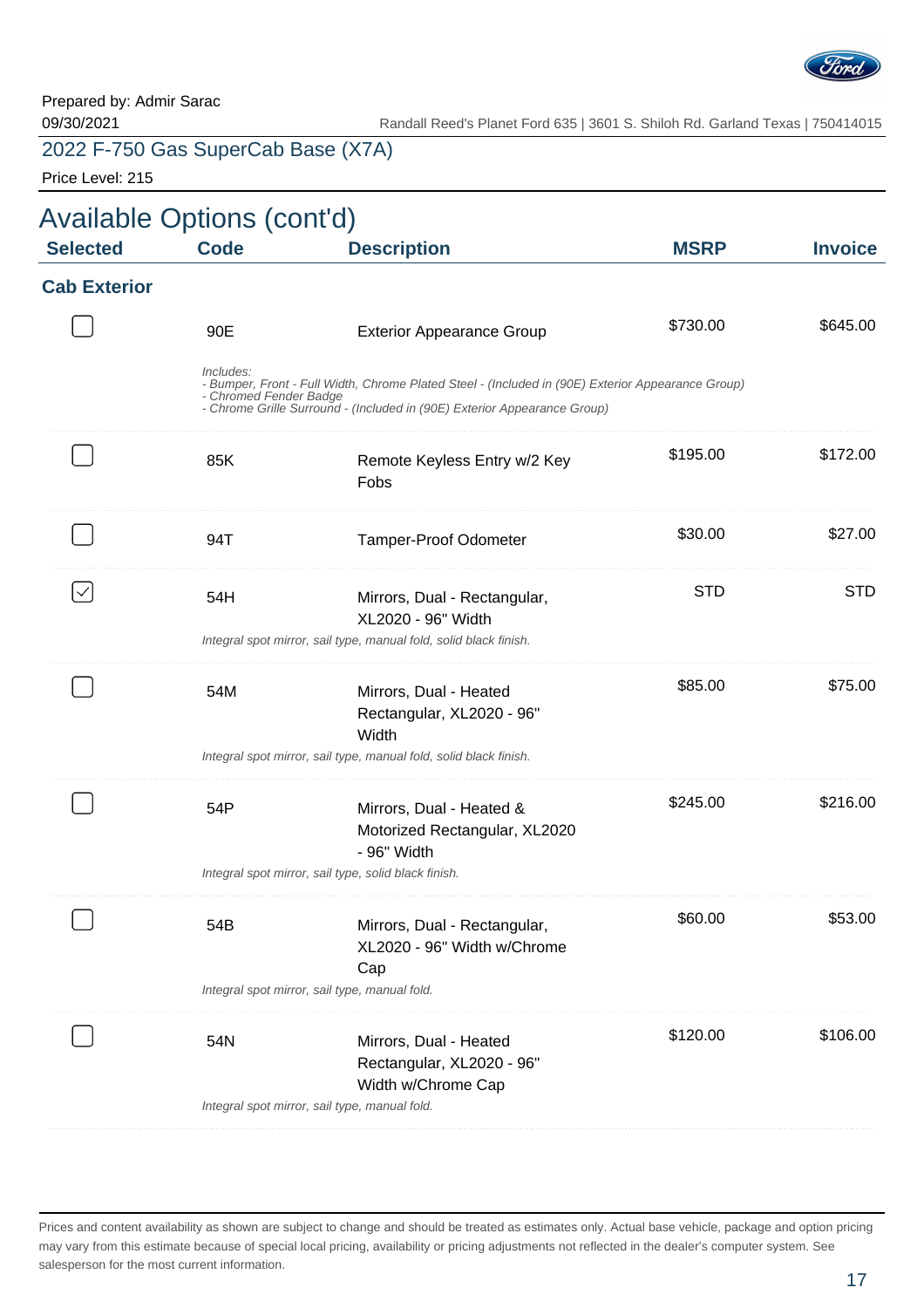

Price Level: 215

| <b>Selected</b> | <b>Code</b>                      | <b>Description</b>                                                                                                  | <b>MSRP</b> | <b>Invoice</b> |
|-----------------|----------------------------------|---------------------------------------------------------------------------------------------------------------------|-------------|----------------|
|                 | 54A                              | Mirrors, Dual - Heated &<br>Motorized Rectangular, XL2020<br>- 96" Width w/Chrome Cap                               | \$305.00    | \$269.00       |
|                 | Integral spot mirror, sail type. |                                                                                                                     |             |                |
|                 | 54J                              | Mirrors, Dual - Rectangular,<br>XL2020 - 102" Width                                                                 | \$30.00     | \$27.00        |
|                 |                                  | Integral spot mirror, sail type, manual fold, solid black finish.                                                   |             |                |
|                 | 54C                              | Mirrors, Dual - Heated<br>Rectangular, XL2020 - 102"<br>Width                                                       | \$90.00     | \$80.00        |
|                 |                                  | Integral spot mirror, sail type, manual fold, solid black finish.                                                   |             |                |
|                 | 54R                              | Mirrors, Dual - Heated &<br>Motorized Rectangular, XL2020<br>- 102" Width                                           | \$275.00    | \$243.00       |
|                 |                                  | Integral spot mirror, sail type, solid black finish.                                                                |             |                |
|                 | 54D                              | Mirrors, Dual - Rectangular,<br>XL2020 - 102" Width w/Chrome<br>Cap                                                 | \$90.00     | \$80.00        |
|                 |                                  | Integral spot mirror, sail type, manual fold.                                                                       |             |                |
|                 | 54E                              | Mirrors, Dual - Heated<br>Rectangular, XL2020 - 102"<br>Width w/Chrome Cap                                          | \$150.00    | \$132.00       |
|                 |                                  | Integral spot mirror, sail type, manual fold.                                                                       |             |                |
|                 | 54K                              | Mirrors, Dual - Heated &<br>Motorized Rectangular, XL2020<br>- 102" Width w/Chrome Cap                              | \$335.00    | \$296.00       |
|                 | Integral spot mirror, sail type. |                                                                                                                     |             |                |
|                 | 54F                              | Mirrors, Trailer Tow, Powered -<br>Sail Mount - w/Power<br>Telescoping & Power Folding                              | \$365.00    | \$322.00       |
|                 | mounted.                         | Includes power heated glass, heated convex spotter and integrated clearance lights/turn signals. Heat controls dash |             |                |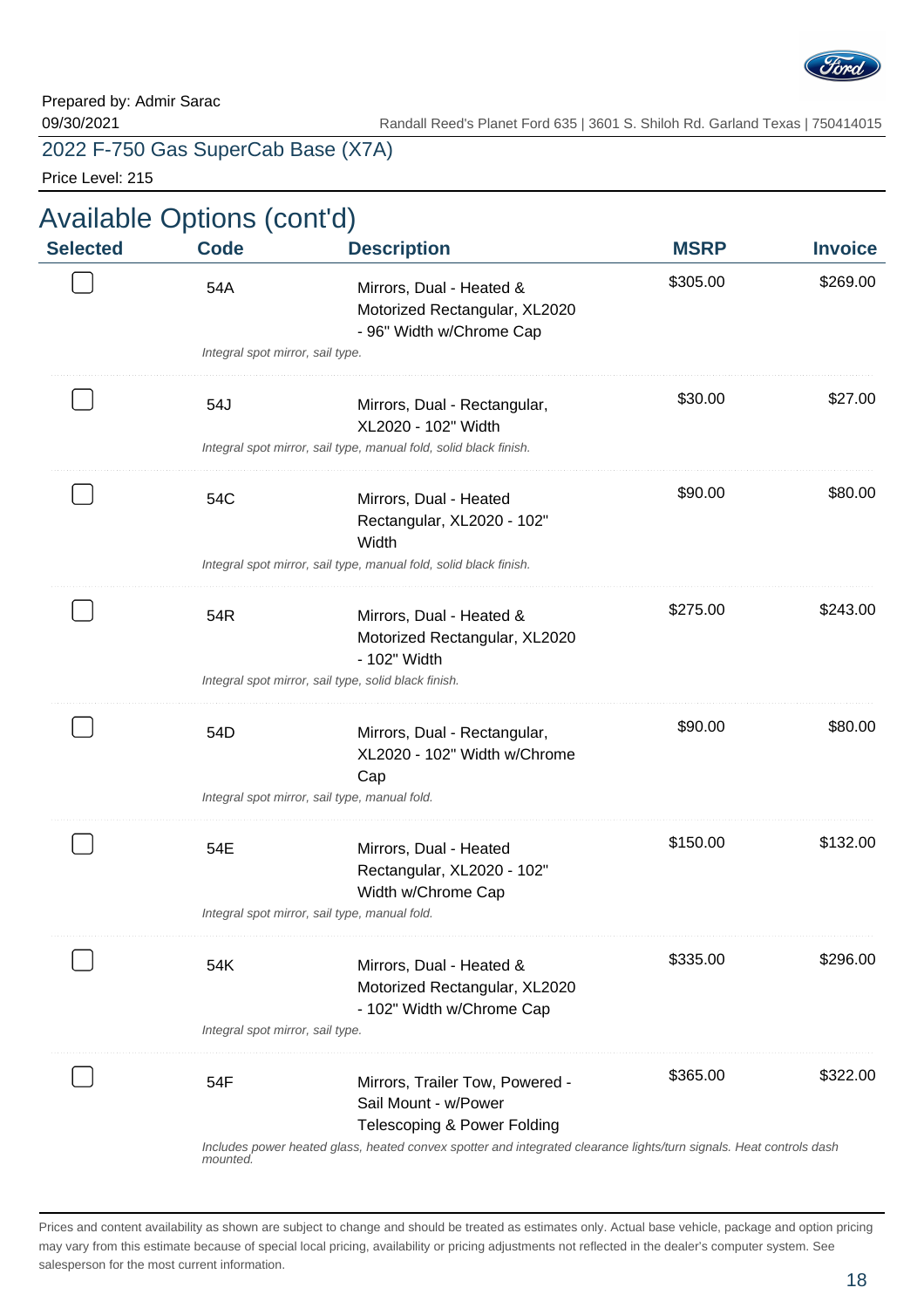

Price Level: 215

| <b>Available Options (cont'd)</b><br><b>Selected</b> | <b>Code</b>  | <b>Description</b>                                                                                                                                                | <b>MSRP</b> | <b>Invoice</b> |
|------------------------------------------------------|--------------|-------------------------------------------------------------------------------------------------------------------------------------------------------------------|-------------|----------------|
|                                                      |              |                                                                                                                                                                   |             |                |
|                                                      | 63F          | Aux Spot Mirrors - Front Fender<br>Mounted - (2) Driver Side and<br>Passenger Side                                                                                | \$225.00    | \$199.00       |
|                                                      | 63G          | Aux Spot Mirror - Front Fender<br>Mounted - (1) Passenger Side<br>Only                                                                                            | \$120.00    | \$106.00       |
|                                                      | 165          | Mud Flap Holder Without Flaps                                                                                                                                     | \$95.00     | \$84.00        |
|                                                      | 166          | Mud Flap Holder With Flaps                                                                                                                                        | \$155.00    | \$137.00       |
| <b>Ship-Thru</b>                                     |              |                                                                                                                                                                   |             |                |
|                                                      | 21A          | Pre-Delivery Inspection                                                                                                                                           | N/C         | N/C            |
|                                                      |              | Selection requires that you also choose either (314) or (31F) or (31V) to have the Inspection<br>performed. Required with any final Ship-To that is not a dealer. |             |                |
|                                                      | 314          | Ship-Thru - Manning                                                                                                                                               | \$0.00      | \$10.00        |
|                                                      |              | MAY be selected w/o adding (21A). For MODIFICATIONS ONLY, Dealer must make<br>arrangements directly with Manning (please use CVT Resources for add. Info).        |             |                |
|                                                      | 31F          | Ship-Thru - NFS National Fleet<br>Services                                                                                                                        | N/C         | N/C            |
|                                                      |              | MAY be selected w/o adding (21A). For MODIFICATIONS ONLY, Dealer must make arrangements directly with NFS (please use CVT Resources for add. Info).               |             |                |
| <b>Miscellaneous</b>                                 |              |                                                                                                                                                                   |             |                |
|                                                      | <b>PAINT</b> | Paint Type - Environmentally<br>Friendly, "3 - Wet System"                                                                                                        | <b>STD</b>  | <b>STD</b>     |
|                                                      | 79V          | <b>COV Required</b>                                                                                                                                               | N/C         | N/C            |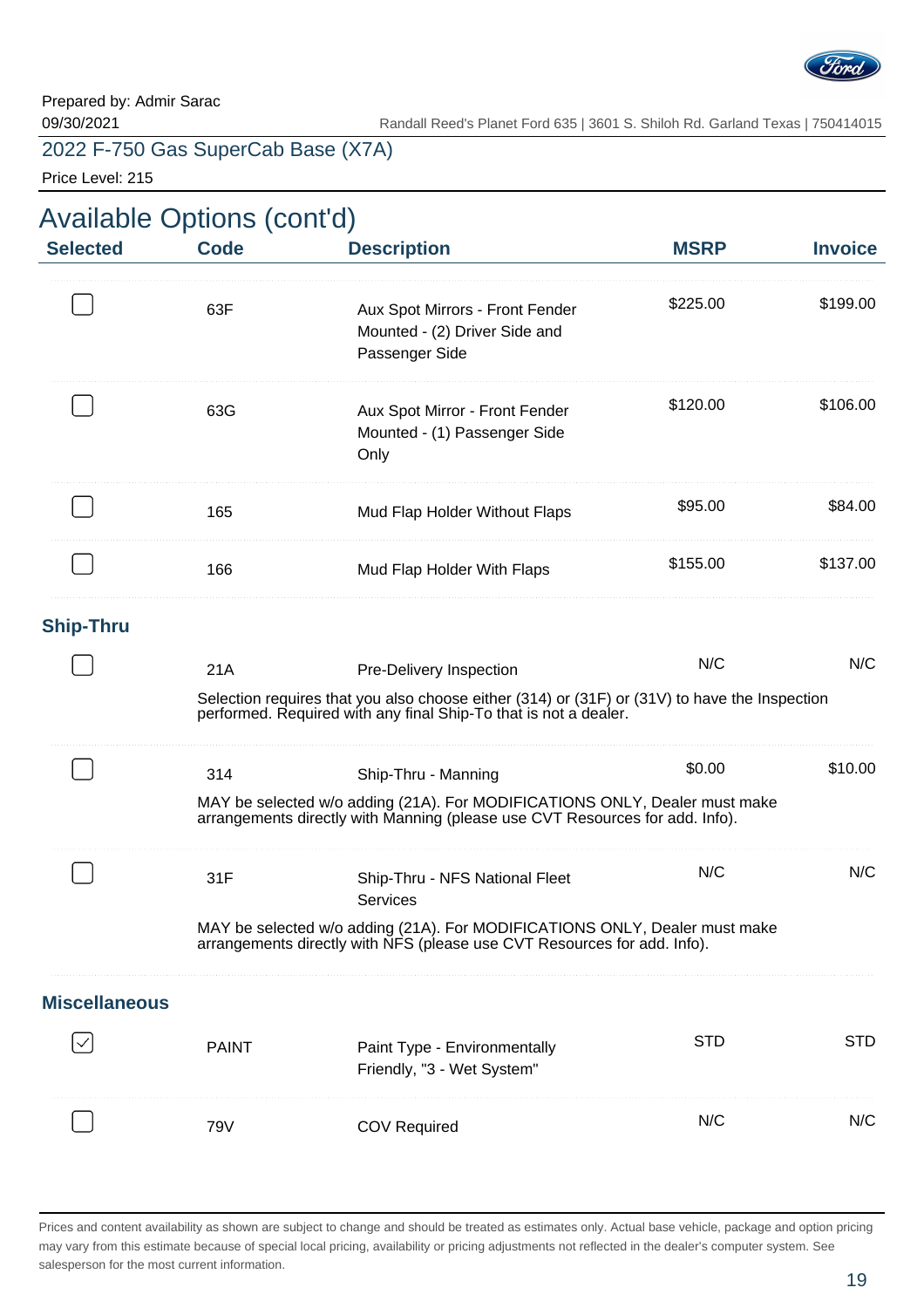

Price Level: 215

| <b>Available Options (cont'd)</b> |                                                                                                                 |                                                                                                                                                                                                                                                                                                                                                                       |             |                |
|-----------------------------------|-----------------------------------------------------------------------------------------------------------------|-----------------------------------------------------------------------------------------------------------------------------------------------------------------------------------------------------------------------------------------------------------------------------------------------------------------------------------------------------------------------|-------------|----------------|
| <b>Selected</b>                   | <b>Code</b>                                                                                                     | <b>Description</b>                                                                                                                                                                                                                                                                                                                                                    | <b>MSRP</b> | <b>Invoice</b> |
|                                   | Send a paper Certificate of Origin for a Vehicle (COV) for those states that file electronically - CA<br>or MI. |                                                                                                                                                                                                                                                                                                                                                                       |             |                |
| <b>Fleet Options</b>              |                                                                                                                 |                                                                                                                                                                                                                                                                                                                                                                       |             |                |
|                                   | 19B                                                                                                             | <b>Beverage Delivery Package</b><br>Includes body builder wiring at back of cab at frame, sealed connectors for 2 ground circuits, with combined left/stop,<br>combined right/stop, stop lamps, park lamps, back up lamps, also includes 2 additional pass through wires to cab with 6<br>feet additional length to accommodate drop frame beverage body application. | \$60.00     | \$53.00        |
|                                   | B <sub>4</sub> A                                                                                                | Net Invoice Fleet Option                                                                                                                                                                                                                                                                                                                                              | \$0.00      | \$7.00         |
|                                   | 56A                                                                                                             | <b>CPA Fleet Incentive</b>                                                                                                                                                                                                                                                                                                                                            | N/C         | N/C            |
|                                   | 56B                                                                                                             | <b>Commercial Repurchase</b>                                                                                                                                                                                                                                                                                                                                          | N/C         | N/C            |
|                                   | 56F                                                                                                             | FRCS Long Term                                                                                                                                                                                                                                                                                                                                                        | N/C         | N/C            |
|                                   | 56K                                                                                                             | Long Term Fleet Incentive                                                                                                                                                                                                                                                                                                                                             | \$0.00      | $-$3,500.00$   |
|                                   | 56M                                                                                                             | National Fleet Incentive                                                                                                                                                                                                                                                                                                                                              | \$0.00      | $-$5,000.00$   |
|                                   | 56Y                                                                                                             | <b>DDR Program</b>                                                                                                                                                                                                                                                                                                                                                    | N/C         | N/C            |
| <b>VSO Options</b>                |                                                                                                                 |                                                                                                                                                                                                                                                                                                                                                                       |             |                |
|                                   | SP101                                                                                                           | VSO - Monotone Special Paint<br>(Minimum Quantity 3)                                                                                                                                                                                                                                                                                                                  | \$824.00    | \$700.00       |
|                                   | <b>SPF</b>                                                                                                      | VSO - Special Paint<br>Formulation (Minimum Quantity<br>3)                                                                                                                                                                                                                                                                                                            | \$1,050.00  | \$861.00       |
|                                   | <b>GCA</b>                                                                                                      | VSO SPO Code                                                                                                                                                                                                                                                                                                                                                          | N/C         | N/C            |